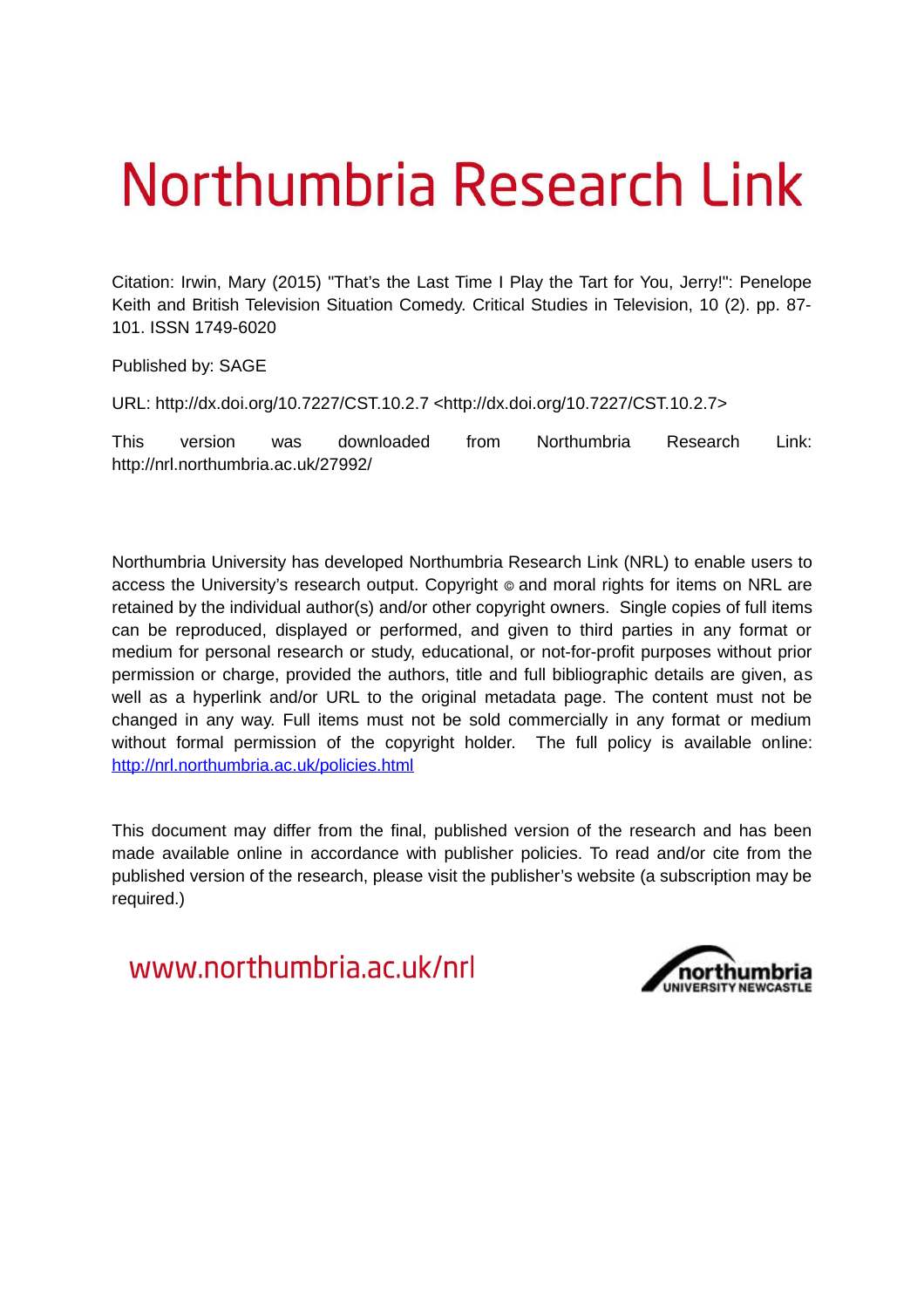# **'That's the Last Time I Play the Tart for You, Jerry!': Penelope Keith and British Television Situation Comedy<sup>1</sup>**

Mary Irwin

# **Abstract**

Women's historical role in British sitcom has been critically and popularly regarded as both limited and limiting, conforming to a predictable handful of well-worn stereotypes generally comprising dutiful supportive wives and mothers, dizzy dollybirds, and unappealing, ageing harridans. Yet, any exploration of the representation of women in British situation comedy over a sixty-year period reveals that, far from being deployed solely as comedy foils or long suffering partners, women have frequently been cast in leading roles very much at the heart of the comic action. In this article I will consider the work of one such actress, Penelope Keith, who played leading roles in a diverse range of popular television sitcoms spanning the 1970s to the 1990s, and who is a key figure in any consideration of women and television situation comedy. That Keith's rich dramatic career merits long overdue academic analysis points up the scholarly neglect of many other significant British television comedy actresses, and the need for ongoing new scholarship in this area. For it is in the exploration of the television comedy careers of women such as Keith that we can begin to reinsert and reposition women into critical and popular narratives of British television comedy and television more generally, developing and creating full, rich and authoritative histories which acknowledge both women's contributions to historical British television and, most importantly, the significance of their contributions.

#### **Keywords**

Penelope Keith, women, British television comedy, television history, women in situation comedy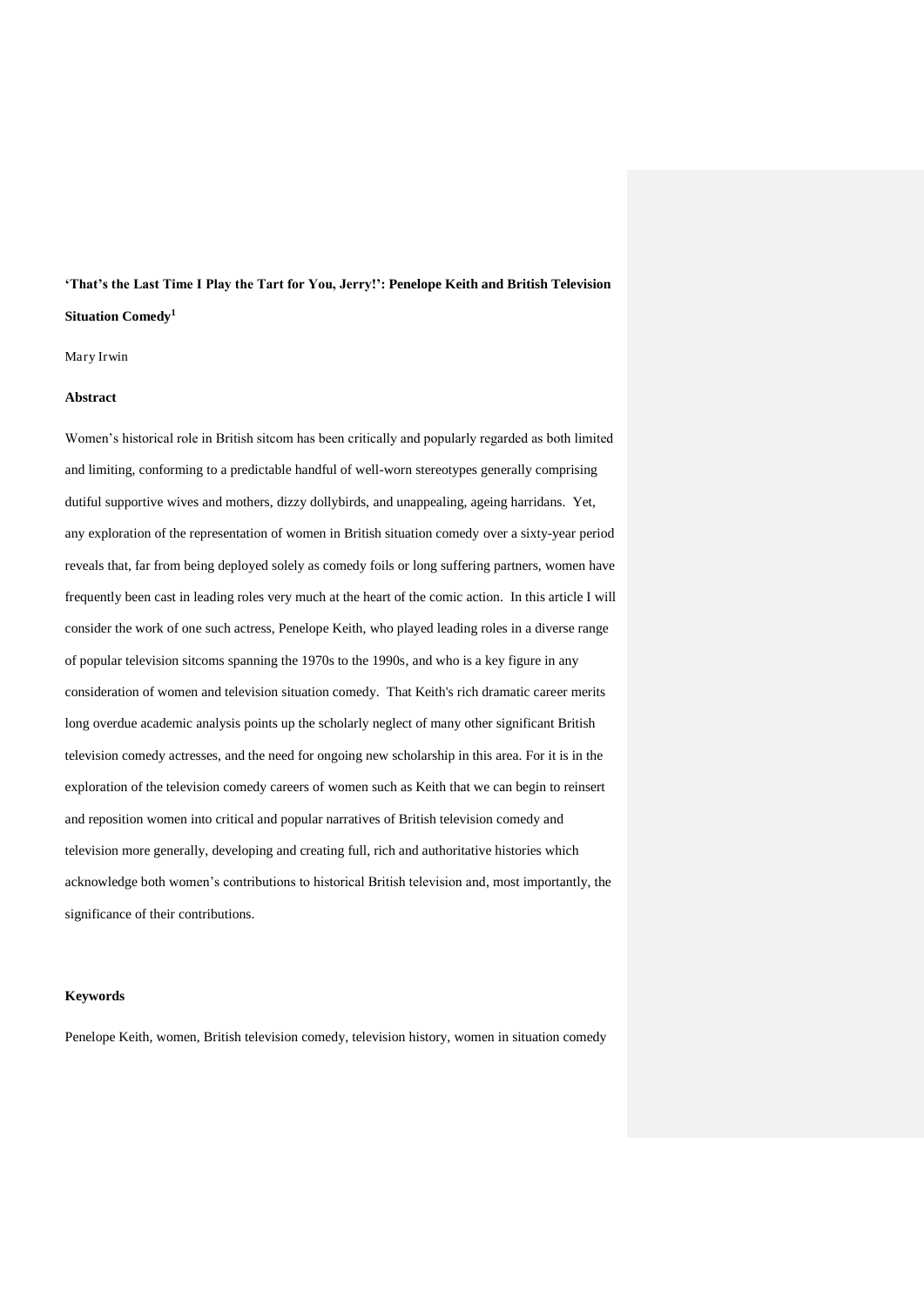'There is, it must be said, something wildly intoxicating about a Margo Leadbetter haranguing. We see little of her eloquent, fiery yet feminine ilk on TV today'.<sup>2</sup>

# **Why Penelope Keith?**

Penelope Keith is, historically, one of British television comedy's most successful and enduring actresses, best remembered for her much loved performances as social- climbing suburban supersnob Margo Leadbetter in The Good Life (BBC 1975-78) and impoverished aristocratic 'lady of the manor' Audrey fforbes-Hamilton in To the Manor Born (BBC 1979-2007).<sup>3</sup> In these classic roles, Keith embodied and simultaneously deconstructed the social codes and mores of middle and upper class England and Englishness. The fond public regard in which Keith's television comedy performances are held is well exemplified by television critic Grace Dent's comment that. 'There is, it must be said, something wildly intoxicating about a Margo Leadbetter haranguing. We see little of her eloquent, fiery yet feminine ilk on TV' (Dent, 2014).

A fuller consideration of her substantial body of television comedy work also reveals a range of now less well remembered but critically interesting comedy series and performances which augment, enrich and challenge readings of Keith's star persona as straightforwardly and consistently 'posh and pushy'. Such series and performances contain implicit historical interrogation of lives and experiences of British women from the late 1970s to the mid 1990s, as encapsulated in the fictive worlds which Keith's characters inhabit. This article presents a detailed case study of Keith's performances in British television situation comedy from the mid 1970s to the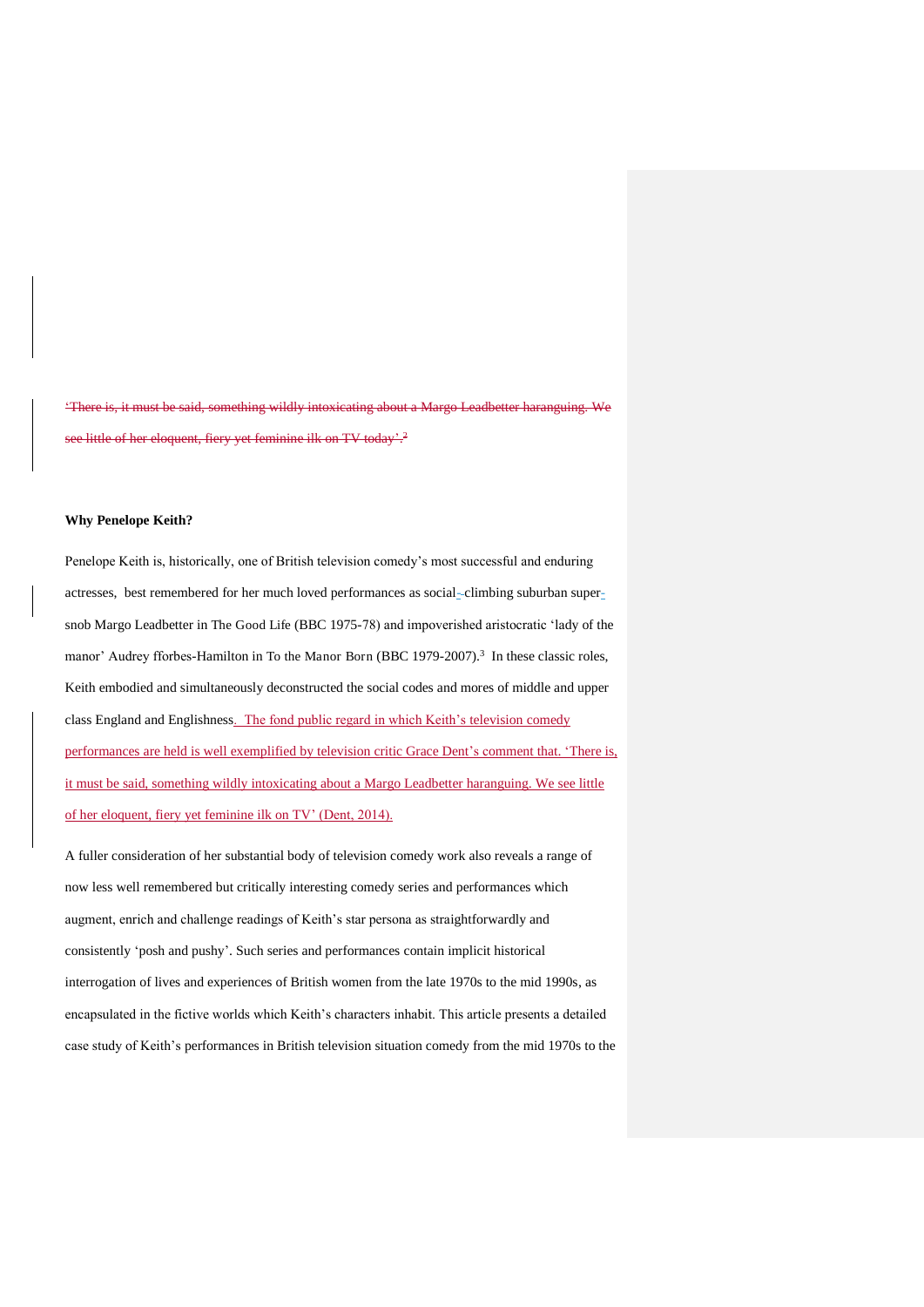mid 1990s, in so doing addressing the lack of rigorous scholarship tackling the social and cultural significance of the representation of women in the historical study of the British situation comedy.

Keith has been selected as the object of this initial study because of the complex, often exceptional, and frequently provocative onscreen women that she has played: women who provoke discourses around money, power, class, age and sexuality as well as gender.<sup>4</sup> Her characters are women variously both of, and ahead of their time, simultaneously part of the establishment and at the same time confidently transgressive of convention and niceties, as suits their desires and motivations. Keith is a statuesque, authoritative, evidently mature woman who is concurrently, and against predictable comic typecasting of such women, recognised as sexy, vulnerable, funny and unquestioned casting for the romantic lead in any number of the series in which she is cast. Additionally, she is a gifted physical comedian, her rangy, elegant physique integral to her comic characterisations and an unanticipated potential for disruption.

Surveying the current television comedy landscape some forty years distant from Keith's biggest successes in the mid 1970s and 1980s, her achievements as a woman in comedy are all the more noteworthy. There are, even in 2015, a very few television funny women with a profile of comparable range and accomplishment. The most successful current female British comedy name is writer and actress Miranda Hart. Her eponymous comedy series Miranda (BBC 2009-14)<sup>5</sup> depicted the comic mishaps which characterised the largely unsuccessful love life of an exaggerated fictional version of herself. Much of the series' humour revolves around the tropes of Miranda's height and stature. Hart is, like Keith, a tall woman. For Keith, height and stature are positive comic attributes, equally well deployed to depict, variously, imperious authority and challenge, unexpected wounded dignity, or confident mature sexuality as required. For Hart's Miranda, being tall is laden with negatives; it makes her clumsy, awkward, unattractive and, on occasions, even calls her gender into question when she is mistaken for a man.

Keith's television back catalogue of energetic, self-confident, idiosyncratic funny women make Hart's constant and at times troubling anxiety around women, stature and femininity seem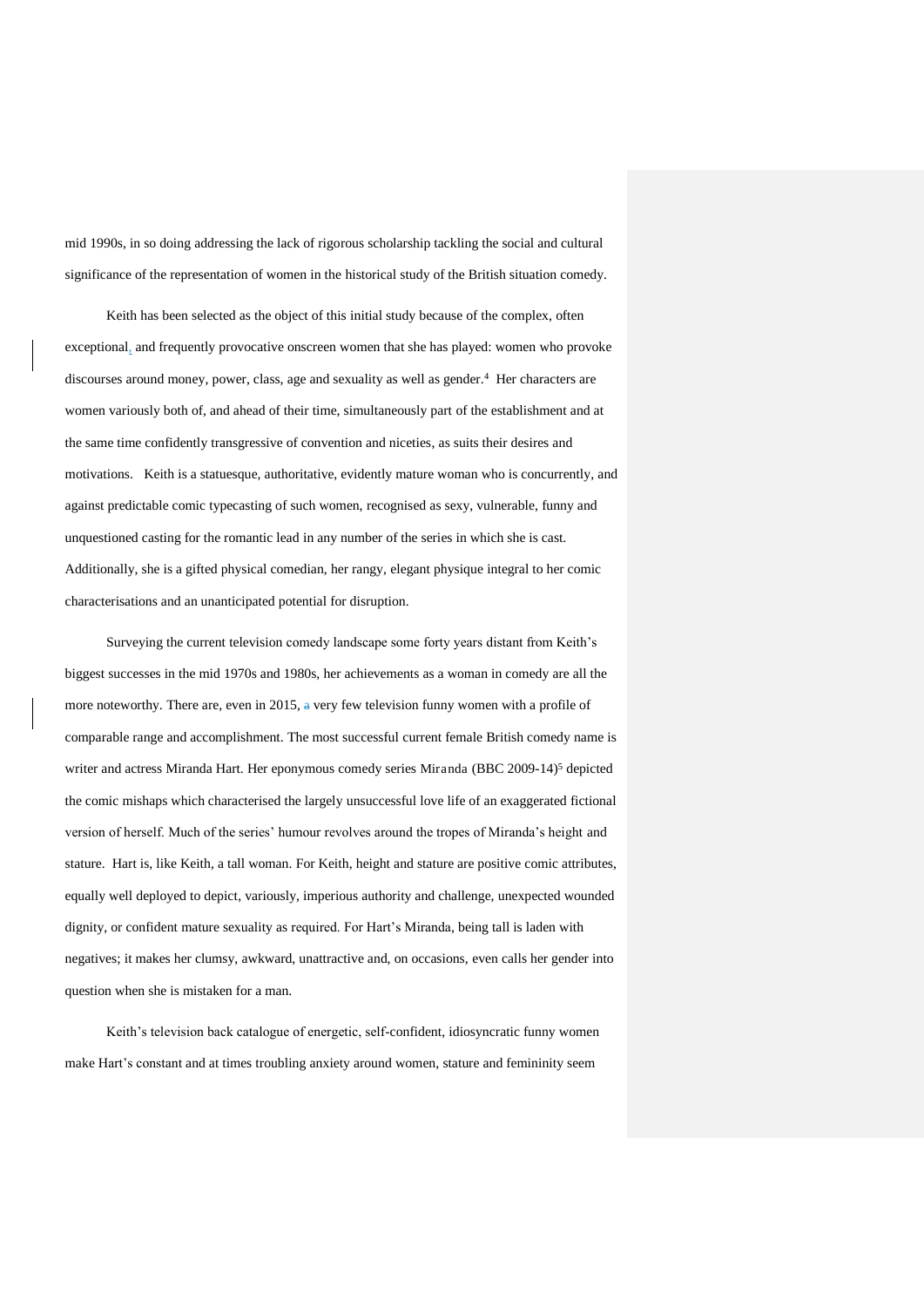retrogressive, with no connection to second or third wave feminisms from which chronologically her television comedy stands to benefit. Keith's comic personae, although not linked with any feminist rhetoric, are, in contrast, imbued with confidence, self-regard and an unquestioned sense of parity with men. Any teleological assumptions that very recent programmes such as Miranda necessarily promulgate progressive female comedy characterisations are called into question, whilst extant notions of across-the-board sexist stereotyping in 1970s sitcoms are problematised and challenged by the strong women whom Keith depicts.

# **Television Situation Comedy Scholarship**

Situating Penelope Keith's television comedy career within relevant television scholarship is difficult, given the limited canon of critical writing on British television comedy. Sitcom as a genre has been the subject of very limited academic consideration, the role of women within it even less so. Mills has identified the paucity of rigorous extant scholarship, and has worked to address this absence in two dedicated critical studies, Television Sitcom (2005) and The Sitcom (2009). In considering the role played by women in television comedy Mills theorises that it is men who occupy centre stage:. 'The dominance of masculine comedy can be seen by the tiny proportion of sitcoms which have women as the lead roles' (Mills 2009, 21). He cites Marc's Comic Visions: Television Comedy and American Culture on the status of women in sitcom. Marc points to 'feminist critics who see in sitcom a masculine form of humour in which women are ridiculed unless they conform to a noble but humbling calling in life – housewife or mother' (Marc in Mills 2009, 21). Thus Porter, writing from a feminist perspective, is concerned by what she perceives as the very narrow and highly stereotyped range of female characterisation which occurs in British television specifically, and British comedy more generally: 'a preponderance of female comic stereotypes – the ingenious, curvaceous bimbos on the one hand and the nagging unattractive wife on the other across a range of comic forms from cinema stage TV and radio' (Porter 1998, 65).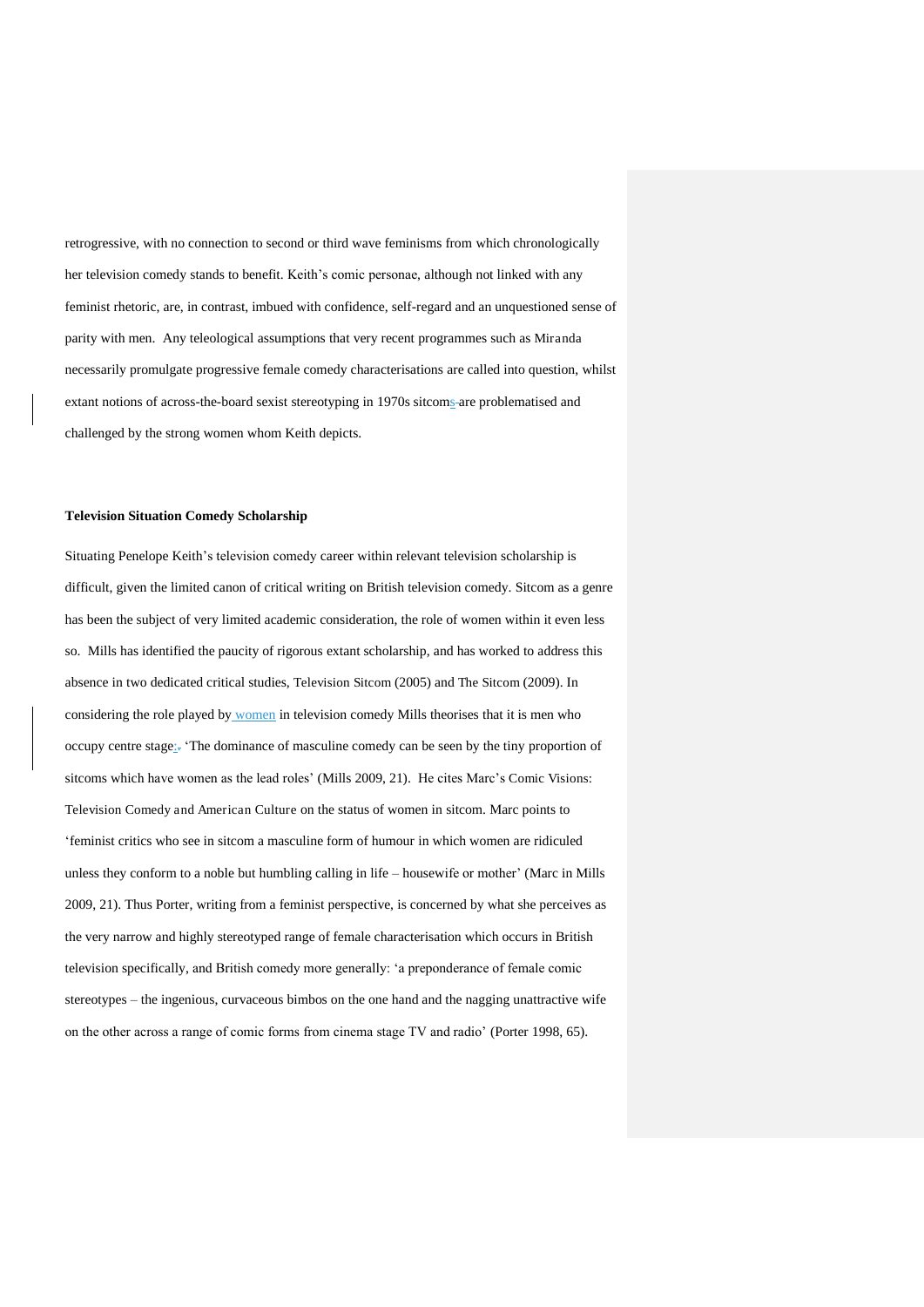This article offers robust challenges to Mills' and Marc's assertions about the centrality of masculinity, and absence of the feminine in television, whilst in its interrogation of just one woman's television comedy career problematises and reconsiders feminist readings, such as Porter's, of the limitations of female comic characterisation. Such work establishes that rich, nuanced, well-rounded portrayals of women were integral to the historical television comedy landscape. Further, within the oeuvre of just one actress there is much to challenge the idea that women have been historically ill-served, or have little scope and agency within British television situation comedy, that they exist only as dupes or foils, and that, most significantly, relevant, wellrealised female characterisations such as those Keith consistently presents exist beyond the regrettable stereotypes of busty bimbos and battleaxes Porter has identified. Most importantly, such work begins the process of reinstatement into the currently inadequate and incomplete extant scholarly histories of television the undocumented, highly significant historical contributions that women, in this case, Penelope Keith, have made to the genre.

Such research highlights the need for similar scholarship to be undertaken on the careers of other neglected television funny women whose body of work, like Keith's, suggests a reappraisal of existing scholarship on women's historical relationships with British comedy. Additionally, the exploration of series in which women, their lives and concerns are at the heart of the action augments and nuances social and cultural histories of women's lives in the late twentieth century. In the case of Keith's work, comedies which would not be defined as feminist in any explicit sense nevertheless have qualities which mean that implicitly they make connections with mid and later 1970s and 1980s second wave feminist discussions around women's work/life balance, career opportunities and workplace politics. Andrews writes of popular culture such as television comedy that it 'was able to take the influence of feminism well beyond the narrow confines of those who identified themselves as feminist' (Andrews 1998, 52).

Andrews and also Hallam's critical work on Carla Lane's Butterflies (1978-83)<sup>6</sup> and Gray's Women and Laughter (1994), which considers Keith's television comedy career, form a small but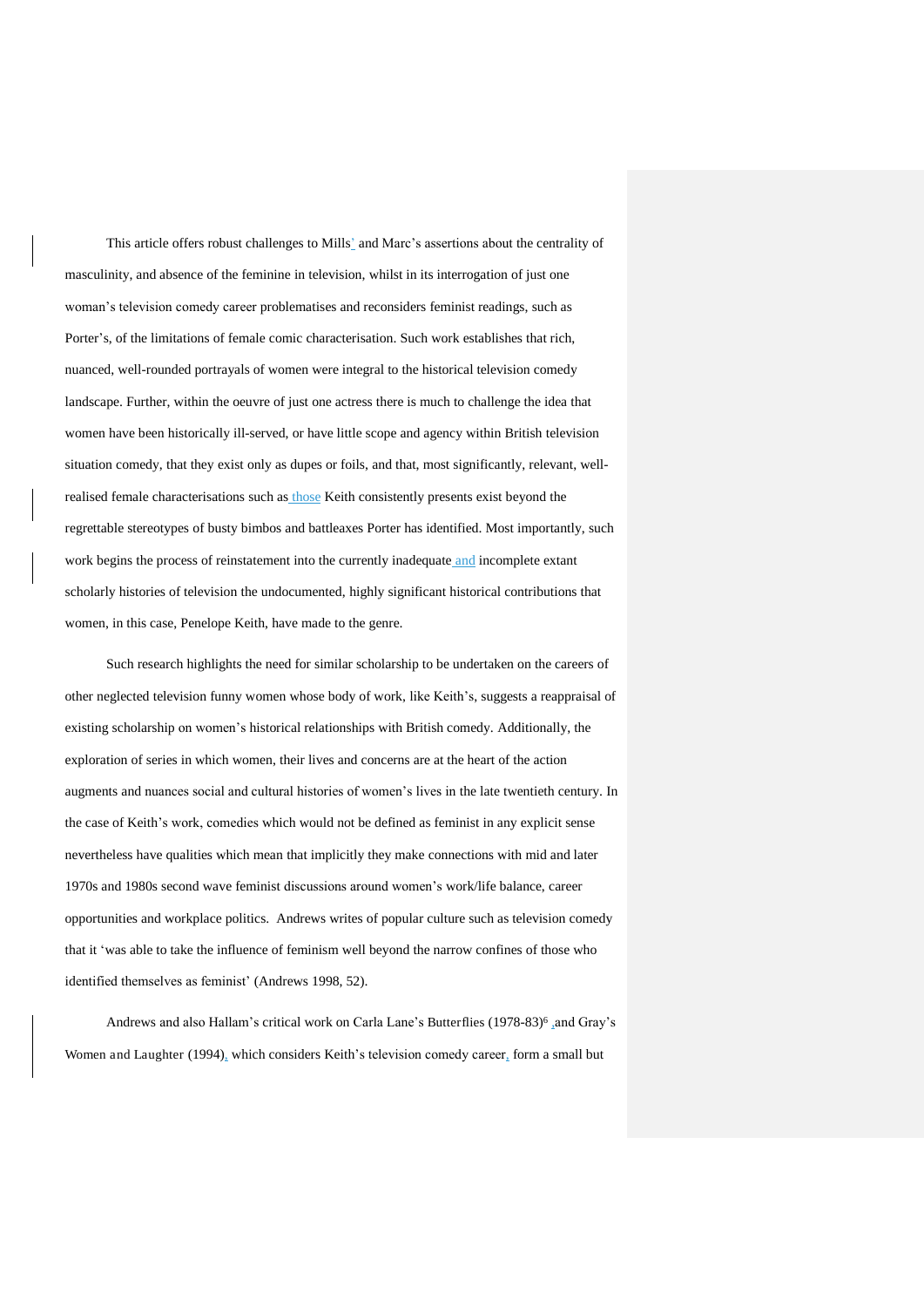important body of concentrated academic work which has examined women in historical British television comedy.<sup>7</sup> Andrews identifies Butterflies as one of a group of 'housewives' comedy' 'where women have a significant voice: indeed at times theirs is the dominant voice within the text. The voice expresses many of the same concerns and criticisms in relation to domesticity, housewifery and finally childcare as 1970s and 80s' feminism' (Andrews 1998, 51). Further, 'in these texts women and their experiences were the main focus of the text as they were in feminist texts (Andrews 1998, 58). Andrews finds in disaffected housewife Ria Parkinson a character whose heartfelt internal monologues reflect her discontent with what she sees as the limited horizons of the stay-at-home wife and mother. Hallam writes on the resonance of Butterflies for female viewers, noting their identification with Ria's anxieties around 'ageing, domestic entrapment and female desire' (Hallam 2007, 35). It is on Andrews', Gray's and Hallam's thoughtful, nuanced, feminist television studies critique that this article builds.

#### **Penelope Keith: Actor and Television Comedy Star**

Born in London in 1940, Keith always wanted to be an actor. Her early life was neither easy nor affluent. She was brought up by a single mother and sent to a convent boarding school from the age of six. She applied unsuccessfully to the Central School of Speech and Drama but subsequently gained a place at the Webber Douglas Academy of Dramatic Art. After building up experience working in repertory theatre as well as a season with the Royal Shakespeare Company, Keith began establishing a presence in television, playing a range of small and supporting parts. She had bit parts in series such as The Avengers (1961- $\frac{1969}{8}$ ), Dixon of Dock Green (1955- $\frac{1976}{8}$ , Hadleigh (1969), <sup>10</sup> a drama about the life of a country squire, then a recurrent role as agony aunt Phyllis Calvert's secretary Wendy Padbury in Kate  $(1970-1972)$ ,<sup>11</sup> a sitcom set in a women's magazine. Her big television career break came with the role of Margo Leadbetter in The Good Life (1975-1978).<sup>12</sup>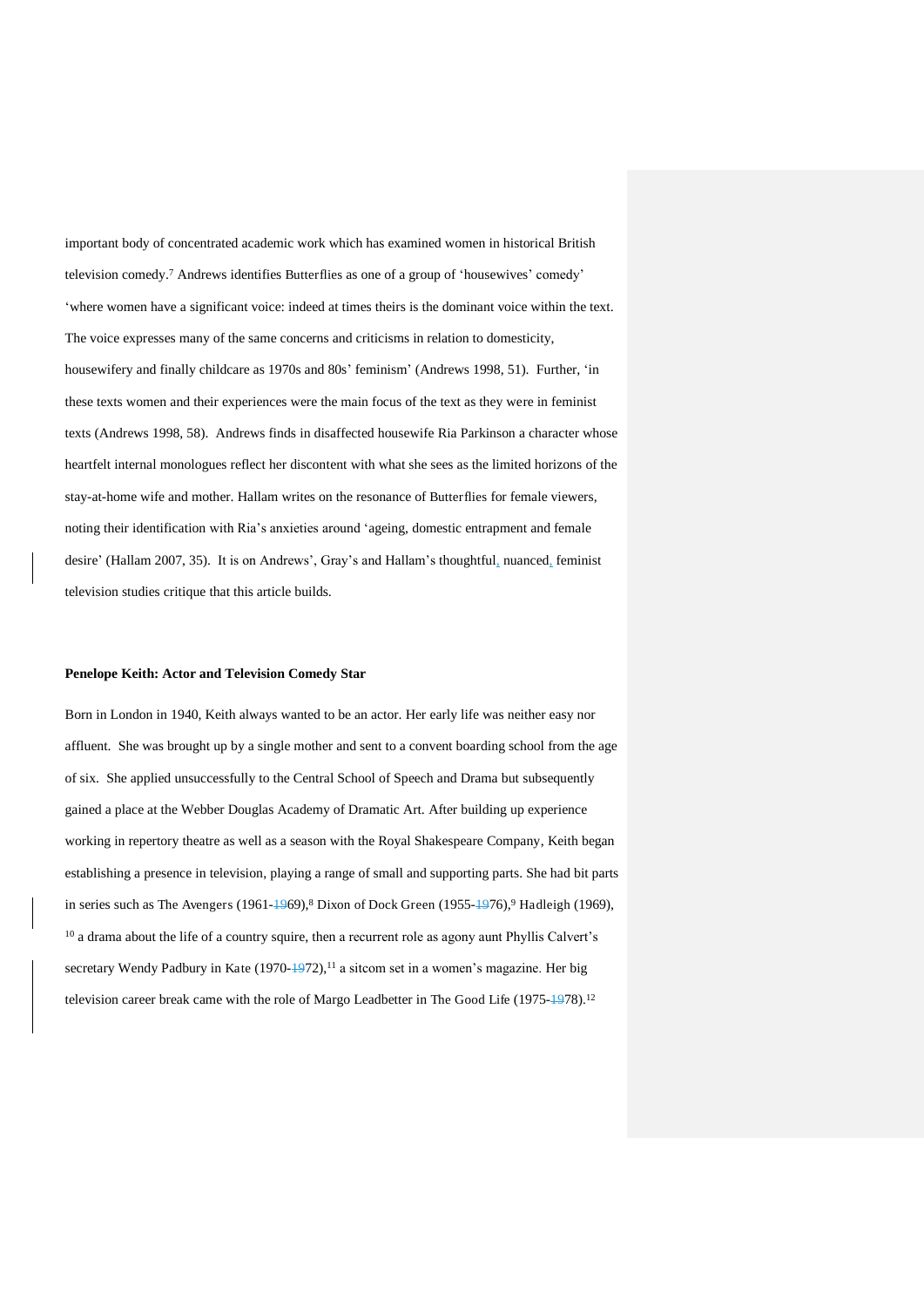Between 1975 and 1994 Keith appeared in a diverse range of successful television comedy roles. In The Good Life she plays Margo Leadbetter, a social-climbing suburbanite coping with the decision of her next door neighbours Tom and Barbara Good to embrace the newly fashionable trend for self-sufficiency. Created especially for Keith in the wake of the success of The Good Life, arguably her best-loved role was that of dispossessed lady of the manor Audrey fforbes-Hamilton in To the Manor Born. Recently-widowed Audrey discovers that the family estate, Grantleigh Manor, is bankrupt and must be sold. It is purchased by-nouveau riche foreign businessman Richard de Vere (Peter Bowles). The series was rich Embedded in discourses around old and new money and Britain's place in a global economy<del>, the series<sup>2</sup></del>. That said, the key to its popularity lay in the 'will they/won't they' relationship between Bowles and Keith which cast the actress, then thirty-nine years of age, as a desirable and desiring romantic lead. In marked contrast to these series, Keith starred in what, pace Andrews 'housewives' comedy', I categorise as 'workplace comedies', a suite of three series made by Thames and Central Television between 1986 and 1994. In Executive Stress (1986-88),<sup>13</sup> Keith plays Caroline Fairchild, returning to work as an editorial executive after twenty years at home raising a family. In No Job for a Lady (1990-92),<sup>14</sup> her character Jean Price is a first-time Labour Member of Parliament, and in Law and Disorder (1994)<sup>15</sup> she plays Philippa Troy, a sharp-witted barrister and children's author. Prior to this run of high-powered, professional women, Keith played Sarah Gladwyn in Moving (1985)<sup>16</sup>, a six-episode series based on Stanley Price's original stage play. Sarah's grown up family have left home and she and her husband Frank (Ronald Pickup) want to sell the family home and buy a smaller flat. Sarah also wants to pick up her career. Family issues mean that the house sale and move do not run to plan. The series tackles a mix of home and workplace-related issues, but while superficially more conventionally domestic than the workplace comedies, once more the focus is very much on the demands facing women in balancing home life with career aspirations.

Keith also played characters who act to challenge any popular perceptions of her television work as perennially, cosily 'middle England' friendly. In Next of Kin (1995-97),<sup>17</sup> self-absorbed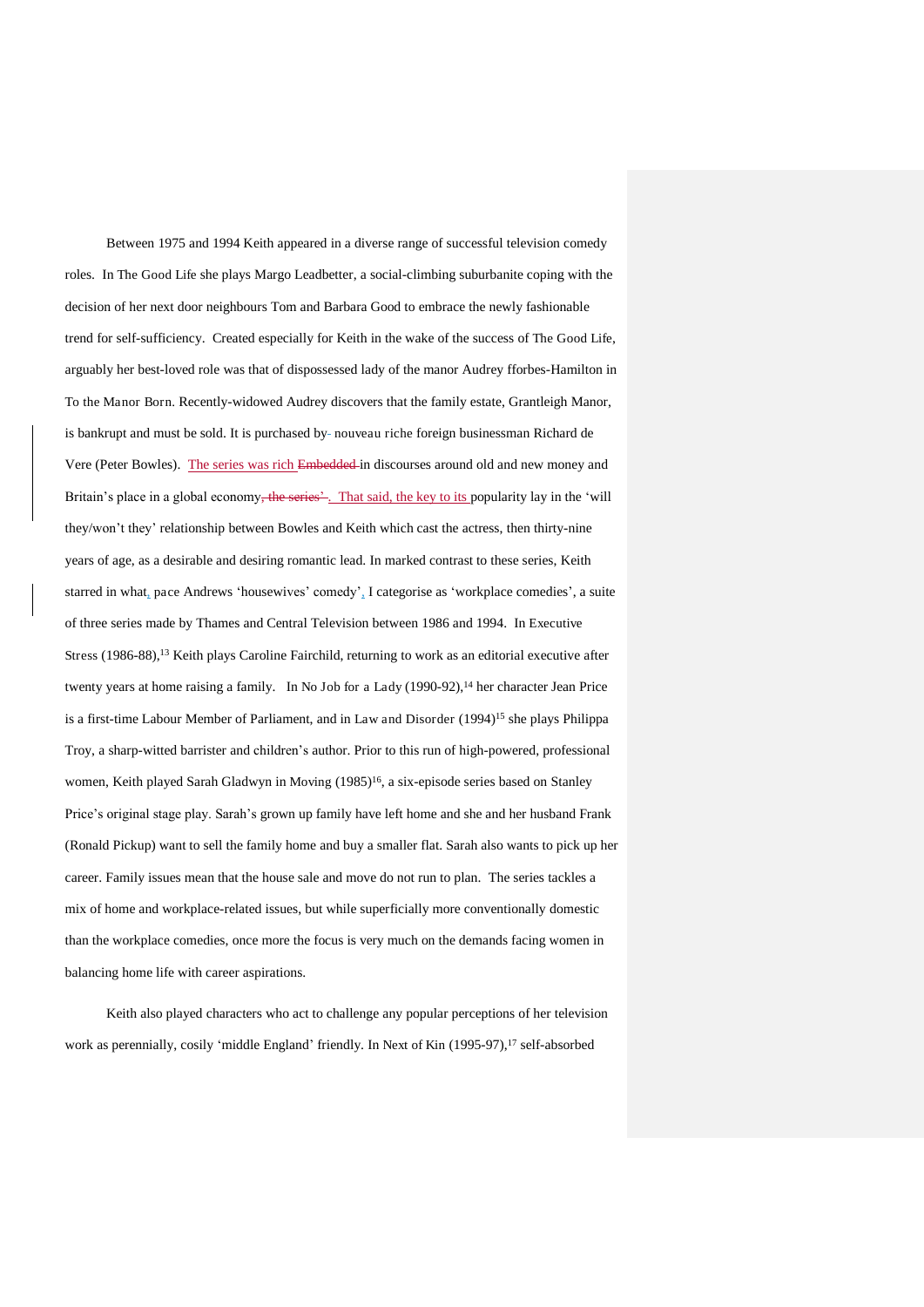couple Maggie (Keith) and Andrew (William Gaunt) are about to retire to their vineyard in France. The death of their estranged son and wife in a car crash leaves them the unwilling and resentful guardians of three grandchildren. In Sweet Sixteen (1983),<sup>18</sup> Keith plays successful building firm manager Helen Walker, who at forty-one is pregnant with the child of the firm's twenty-five-yearold architect Peter Morgan (Christopher Villiers). Sweet Sixteen also fits into the group of workplace comedies. All these roles crystallise characterisation and themes to create narratives in which women are actively at the centre of, or integral to, the comic action. Above all, these series present individual women's stories or stories in which women have a significant part to play.

The Good Life's Margo Leadbetter was intended simply as Jerry's wife: she is an unseen presence in episode one. The quality of Keith's early performances led to the development of a substantial part for her character. Gray writes that 'one might describe her [Margo's] type as authoritative' (Gray 1994, 98). Gray observes that 'authoritative' can be used synonymously for bossy, citing examples of the sort mobilised earlier by Porter:. That is, female sitcom stereotypes in which 'bossy' can only be embodied either by a 'working class dragon in apron and curlers' or a 'social climbing dragon dressed to the nines' (Gray 1994, 98). In Margo however, Gray sees someone 'young and attractive rather than a harridan' (Gray 1994, 99). Indeed, 'her youth gave Margo a dimension of vulnerability: using every opportunity the text permits, Keith makes us aware just how Margo has constructed her lady-of-the-manor persona and how fragile that construct is' (Gray 1994, 98). Here she identifies Margo's complexity; a contradictory mix of high-handed social confidence and deeper underlying personal insecurities which make her such an entertaining and frequently, despite it all, very engaging and extremely funny character. The episode *'*The Wind-Break War' provides a succinct encapsulation of many of Margo's best and worst traits.<sup>19</sup> Self-congratulatory triumph at her achievements gives way to strident officiousness, and simultaneously the episode demonstrates how easily this polished exterior can be rubbed away, revealing a more human side. Margo, recently elected president of Surbiton Music Society, has decided to create an arbour in her back garden where she can entertain her music society friends.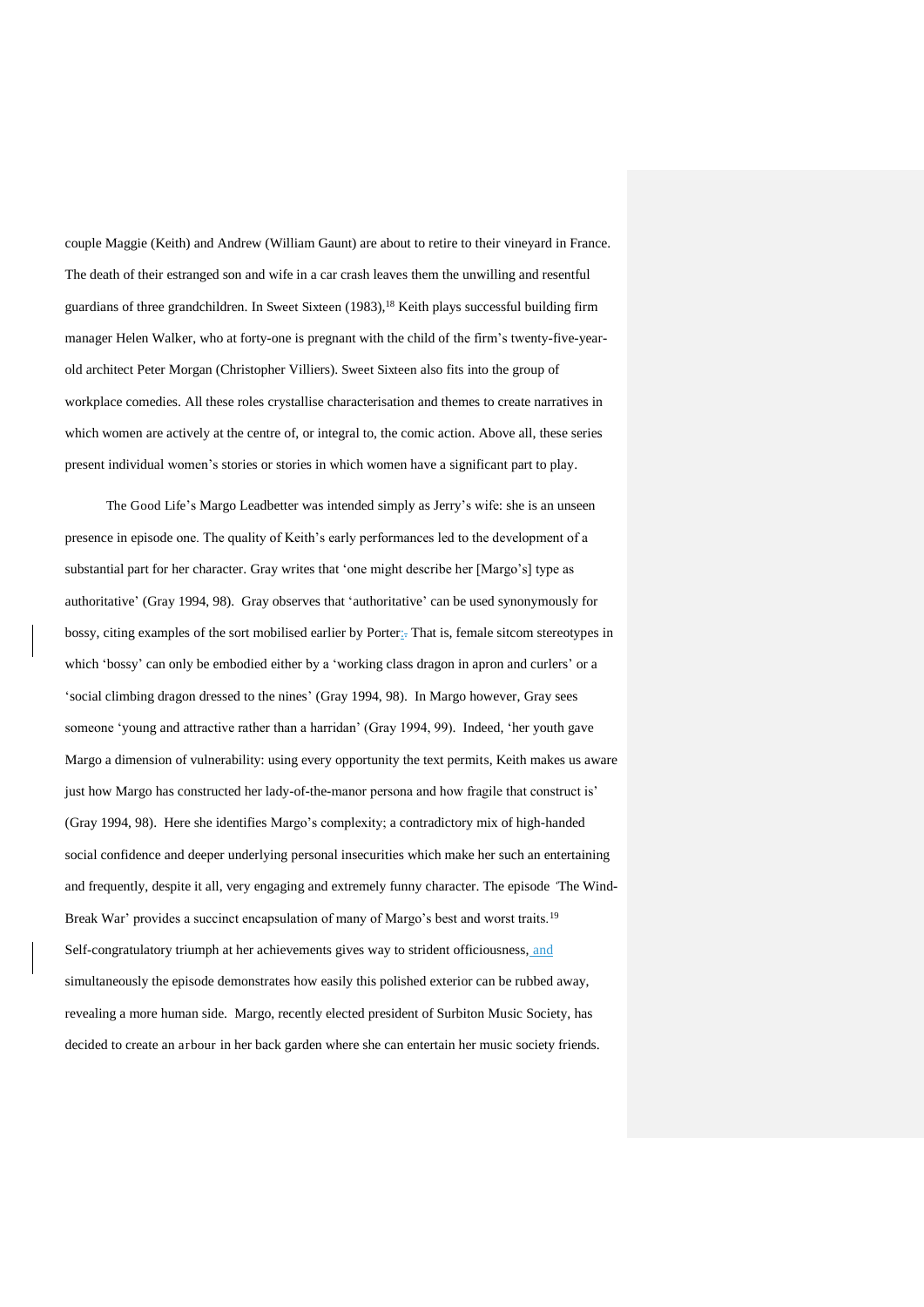She enthuses gleefully to Tom and Barbara that, 'the members of my society will come along and be able to listen to music in an atmosphere of sylvian, almost Elysian charm'. Tom and Barbara mock Margo's creation with mounting hilarity. Towards the episode's end, the couples have dinner together. Margo, drunk, tearful and alone with Tom in the living room confesses that, 'sometimes I get very tired of always being the butt of the joke.' She concludes, 'I am not a complete woman - I haven't got a sense of humour'.

Keith's characterisation of Margo is finely textured and has much to say about gradations of class and identity in the middle England of the mid 1970s. Margo encapsulates many of the materialistic aspirations and values of the period, the very values which prompted the selfsufficiency dreams of couples like the Goods. Margo can also be usefully compared with another character who also embraces this mid- 1970s middle-class idyll. In Mike Leigh's *Abigail's Party*, best known in its 1977 televised Play for Today format, Beverley (Alison Steadman) is another aspirant, affluent, housewife in thrall to the consumer dreams of the 1970s. Beverley's presentation of self and surroundings is however of a much showier, shinier, nouveau riche ilk than Margo's more solid and secure strand of 1970s middle class existence, founded on Jerry's executive managerial position and Margo's far greater understanding of the implicit codes and nuances of appropriate behaviour.

It is also useful to view Margo as part of Andrews' 'housewives' comedy'. Margo has superficially much in common with Ria in Butterflies, both stay-at-home wives living comfortable lives in the suburbs. While Ria feels imprisoned at home, Margo sees her housewifely role as affording her agency and respect. Margo considers herself a highly skilled, high-status executive wife, her expertise in running an immaculate home at least the equivalent of her husband's corporate responsibilities and vital to their joint prosperity and success. Margo also carves out an independent existence for herself outside the home as an active member of local clubs and societies and as a prominent vocal member of the community. Over and above Margo's individual merits as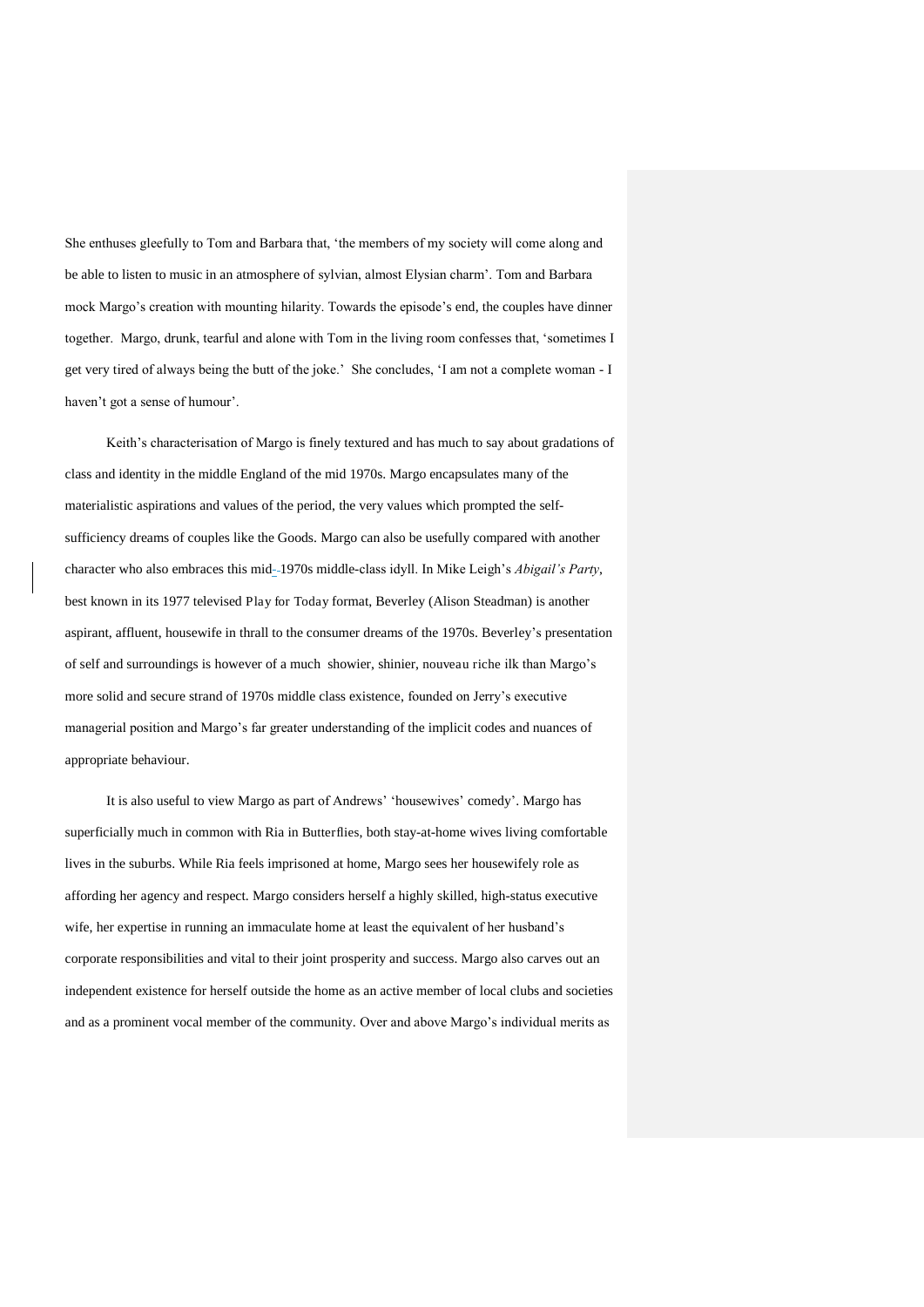a character, she, like Ria, challenges the dismissals of the 1970s television sitcom housewife as an uncomplicated unreflective stock figure, there simply to support her man.

*To the Manor Born's* Audrey fforbes-Hamilton is at first glance categorisable as another of Keith's authoritative posh women; an upmarket version of Margo Leadbetter. Grantleigh Manor, however, presents a contrasting political, cultural and social milieu to Margo's middle-class Surbiton. As the 1970s turn into the 1980s, the certainties of British old money, breeding and an unquestioned social order are ranked against a coming world of globalised business, international new money and self-made millionaires as represented by Grantleigh's new owner Richard de Vere: 'To the Manor Born concentrates on Audrey as a member of a dying order' (Gray 1994, 100). Gray identifies the prescience of the series' arrival in late 1979, drawing comparison between its representations of aristocracy and that of another popular television drama series of the time:<sup>20</sup>

Like the characters in Brideshead Revisited running concurrently in a lush production by Granada, she [Audrey] symbolises the new role of aristocracy as spectacle. Combining antiquated rituals of politeness with profound ignorance about the real world, they became for the Tory 80s objects of superior laughter but also of nostalgia, always apparently on the way out (Gray 1994, 100).

Audrey is rather more resilient than this comparison might suggest. True, she has a limited grasp of the workings of business tycoon Richard's professional world. What emerges is the strength and resilience that she displays in dealing with this difficult new life, which has brought widowhood, bankruptcy, eviction, and most significantly the loss of standing within the community. Whatever audiences may feel about her background and social class she is evidently much more than a laughable, fading, aristocratic throwback. However, it is the developing romantic relationship between the two as much as the old/new money clash that drives the series. The cast and crew asserted that the developing love story is what brought viewing figures regularly to twenty-seven million.<sup>21</sup> The casting of a woman approaching forty as a romantic lead is of particular interest. The critical literature around sitcom, as has been earlier demonstrated, suggests that the genre's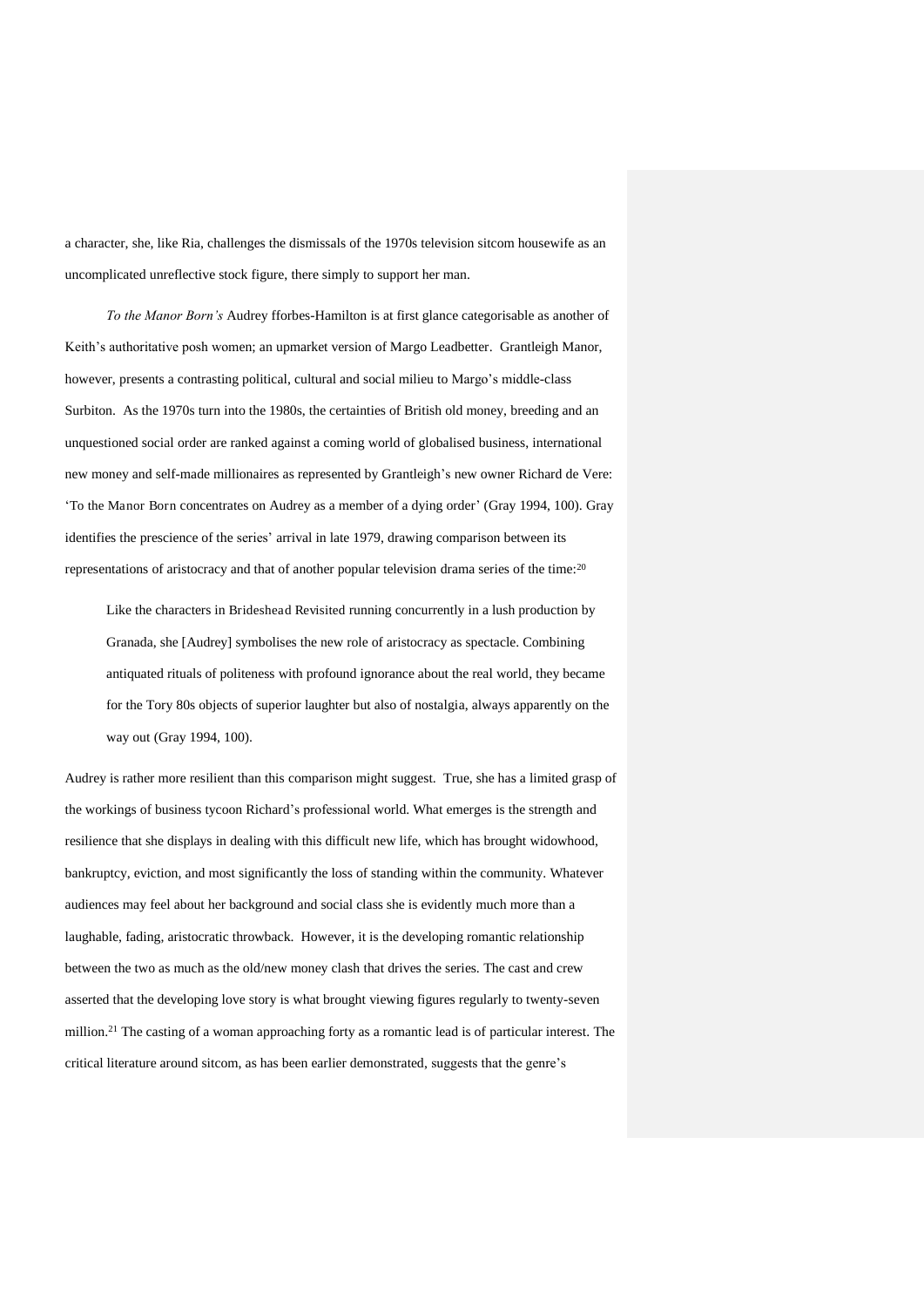representation of women's sexuality is linked to binaries of nubile, youthful fecundity in contrast to the undesirable ageing woman. Audrey is not trapped in this equation; she is presented as desirable, sexy and flirtatious. The sexual tension built throughout the series between Audrey and Richard is finally gratified in their union and wedding at the end of the third and final series.

Just as Keith's sexuality is not contiguous with youth, neither is it with conventions of submissive femininity. As Gray says of Keith's portrayal of Audrey, 'Her upright carriage in crowd scenes often gives the impression that she is the tallest person in the room' (Gray 1994, 100). Most usually, Keith's height and stature are an integral part of her characters' attractiveness and appeal. For Keith, in comedy characterisation, tall, female and funny is not at odds with being sexually attractive nor intelligently authoritative.

Keith's suite of 'workplace comedies', in which she plays three high-powered, professional women working in publishing, the law and politics as an editor, barrister and MP respectively, present women far removed from any unconsidered notions of ineffectual, feminine, sitcom stereotypes. Nor yet do they offer the generic and easily satirised shoulder-padded, hard-bitten 'career women' with implicit undertones of the ultimate 1980s career woman Margaret Thatcher, to which popular cultural shorthand often has recourse when evoking women's workplace culture of the mid and later 1980s. These women are individuals, inhabiting contrasting sets of personal and professional circumstances demonstrating different attitudes and different perspectives on what it is to be a woman in demanding workplaces. Noteworthy is that feminist US television scholarship takes seriously representations of the working woman in both drama and comedy alike. Texts such as Dow's Prime Time Feminism: Television, Media Culture and the Women's Movement Since 1970, and D'Acci's Defining Women: Television and the Case of Cagney & Lacey, offer comment on women in the workplace series, broadly contemporaneous with Keith's televisual output, such as The Mary Tyler Moore Show (1970-77), Murphy Brown (1988-98) and Cagney and Lacey (1982- 88). The contribution that Keith's workplace comedies can make to fuller and richer understanding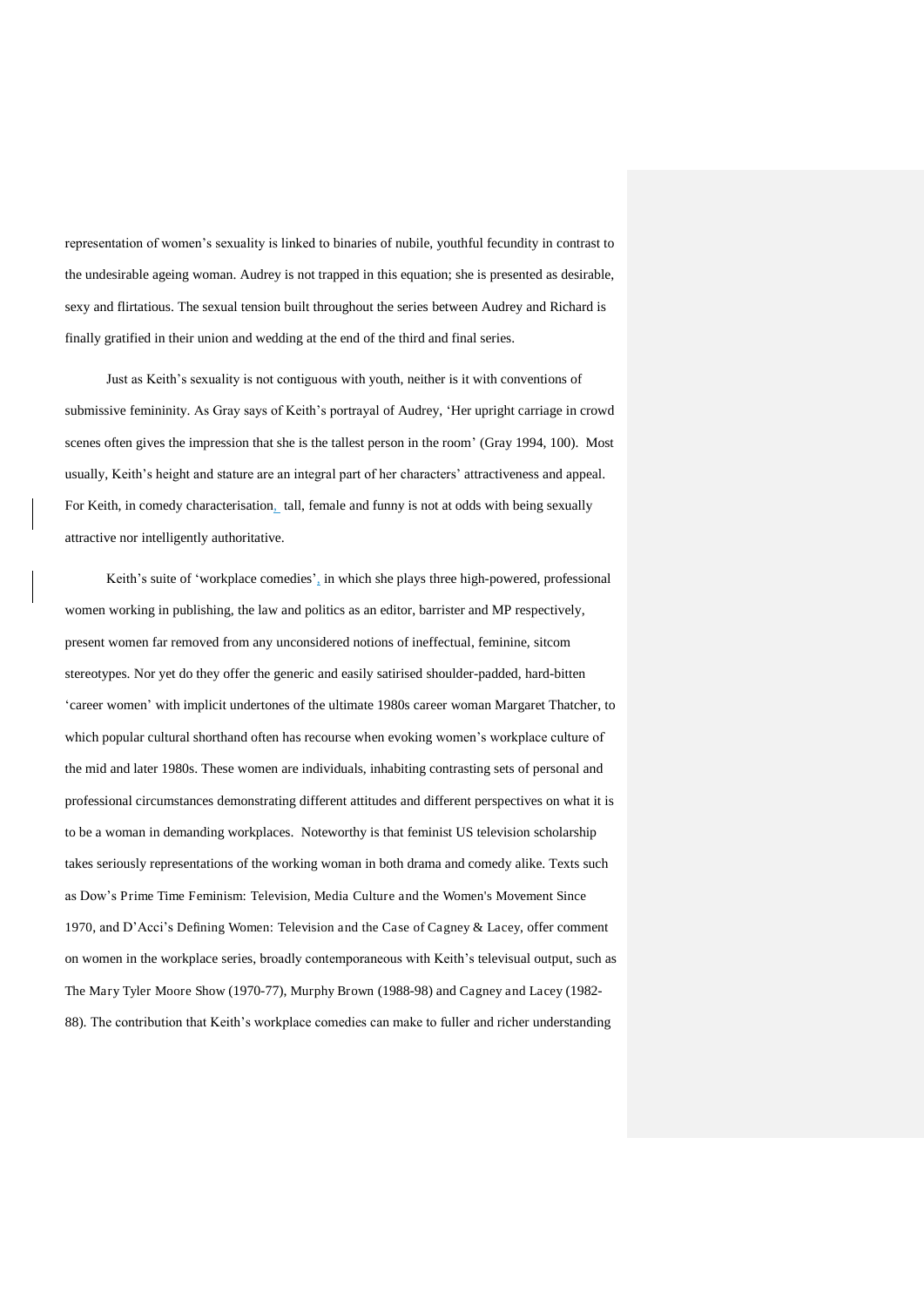of the historical workplace experiences of British working women has to date has been afforded little consideration in British television scholarship.

Executive Stress's Caroline Fairchild returns, post marriage and children, to her previously very successful career in publishing. She is subsequently headhunted for a role in what, due to a merger, becomes the firm in which her husband Donald is currently sales and marketing director. The twist is that husbands and wives are not permitted to work in the same organisation. In terms of Andrew's 'housewives' comedy' paradigm, Caroline's narrative unpicks what might happen if a housewife decided to return to the workplace, examining the transition between such states and the regaining of a former self in this new role. For Gray, Executive Stress does not 'explore the potential for dealing with the tensions that are inevitable in such a situation', instead 'the writer Layton grounds the comedy in a farcical (and unbelievably dated) premise: the firm would never approve of this arrangement and so Donald must conceal their marriage' (Gray 1994, 104). Yet Gray also acknowledges the unfamiliarity of Caroline's situation as construed by the series, continuing that, 'in a society in which many families need two incomes to survive, the working wife is still depicted as comic novelty' (Gray 1994, 104). Within this highly artificial premise, the series, contrary to Gray's position, does indeed offer an attempt to explore something of the complexities of Caroline's new situation, bringing to the fore all manner of questions about what it is for women to leave a career, raise a family, what resentments she might feel about this, and what it is like to go back into the workplace. The series is constructed so that it is Caroline with whom the audience is positioned to empathise. It is Donald here who is the straight man and fall guy, reversing the popular representations of the sitcom wife as forever the comic stooge. Caroline is consistently sharper, funnier, more resilient. Her experiences also prefigure and embody key concerns and discourses around women, workplace politics and corresponding male attitudes for the past thirty years or so since the series was made.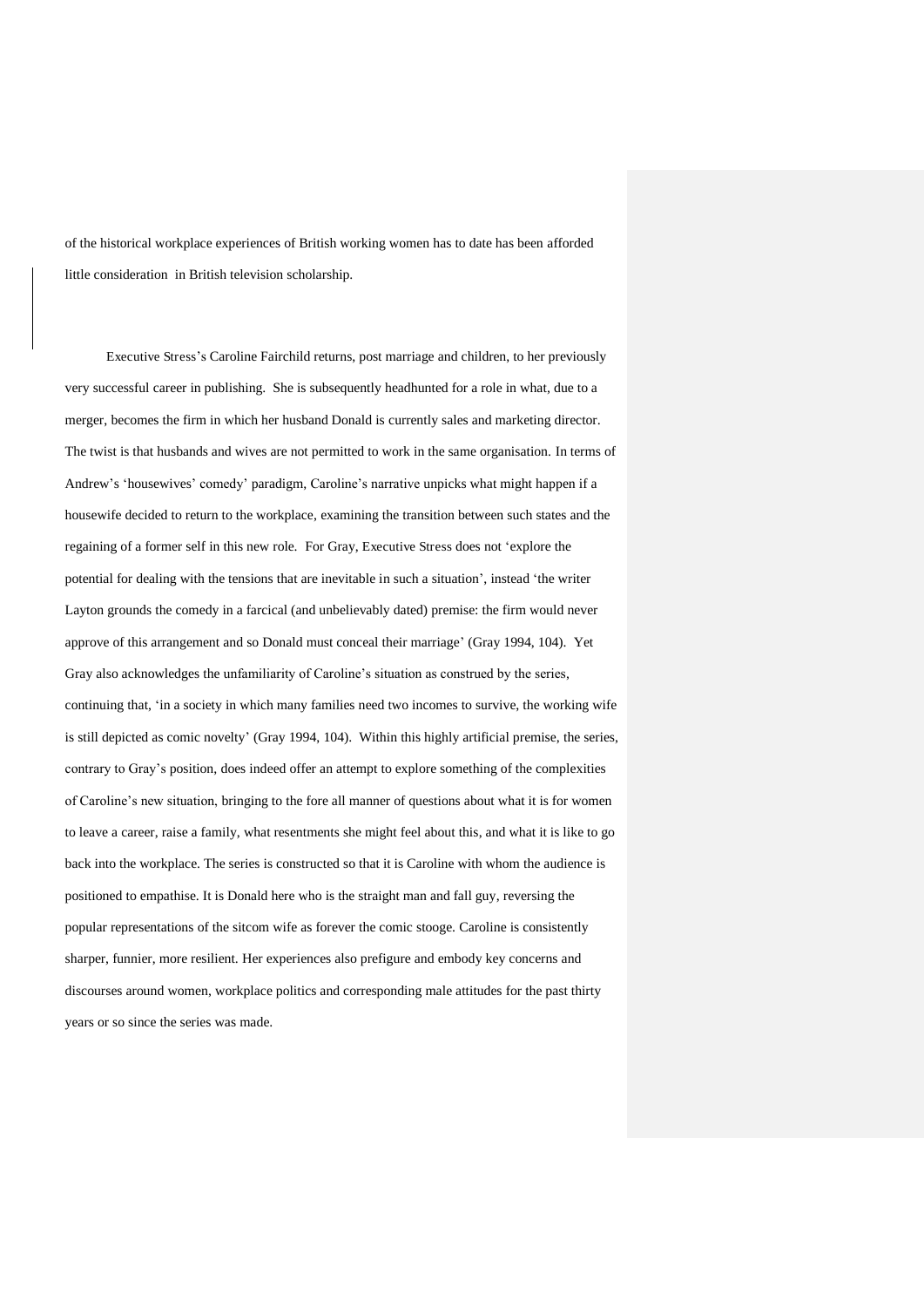The opening episode synthesises such debates in a lengthy exchange between Caroline and Donald when she tells him she wants to return to work. Now the children have left home she wants 'to do something more challenging, more fulfilling'. Donald counters by asking if he should have given up his career instead. He concludes by pointing out that being twenty years away from the industry and as a middle-aged woman she would not even get as far as an interview. Caroline's eventual return to the workplace goes well; the series presents her as an exceptionally able woman, popular with colleagues and clients alike and doing a good job, despite recurrent obstacles, of balancing her business and home affairs. She combines efficiency and authority with warmth and humour, displaying a depth and complexity not usually expected of a female sitcom character of the early 1980s. Her situation appears still to have relevance for a female audience in 2014, with a recent Amazon purchaser of a DVD of the series commenting that, 'even though it was made in the eighties the struggle for women who try to balance life as a wife, mother and employee has not changed that much'. 22

No Job for a Lady's newly appointed Labour MP Jean Price is depicted struggling in a disorderly and frequently chauvinistic House of Commons. While Gray sees in Jean something of a comic victim at the mercy of her circumstances, 'in terms of the plots we are generally expected to laugh at Jean' (Gray 1994, 105)<sub> $x$ </sub>. I would argue rather that Jean is presented as an intelligent, sympathetic and principled character, trying to make her mark in a divided and duplicitous workplace in which women have always been a minority. The fictional Jean Price's historical context is as part of the opposition to prime minister Margaret Thatcher's third term of office (1987- 90) and then John Major's (1990-97). Jean would have been one of only around thirteen per cent of female MPs and she precedes the controversially named 'Blair's Babes', a reductive title applied to the one hundred and one 101 women elected as part of the 1997 Labour Government (Pilcher 1999, 107). Jean's situation reverses Andrew's 'housewives' comedy' construct in that it is Jean's husband Geoff (Mark Kingston) who is frequently presented at home in the kitchen trying to cope with her antisocial hours, and the demands that the job places on them as a household are a frequent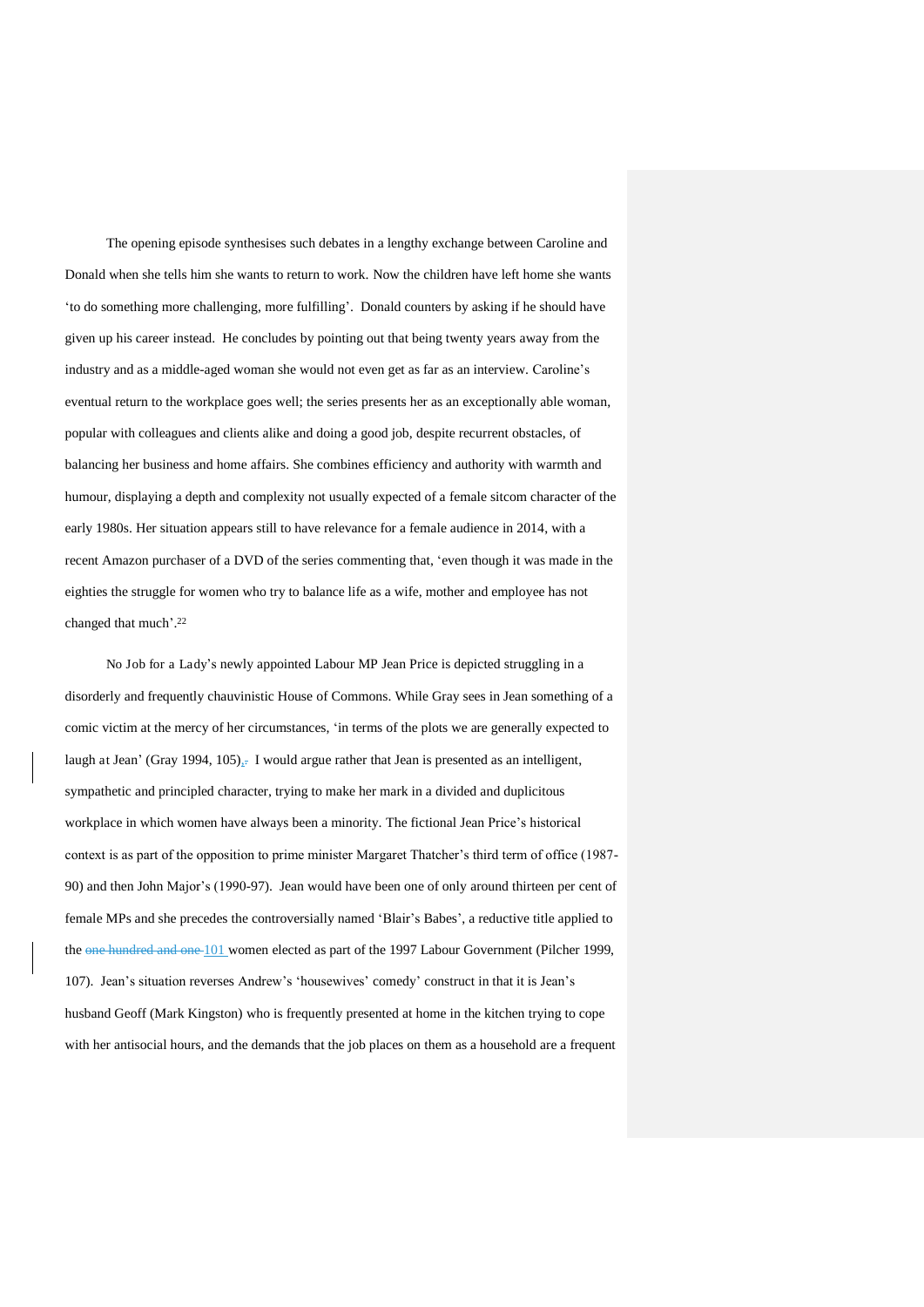backdrop to their discussions. Had Jean been a male MP, such problematising of their circumstances would have been far less likely to assume a central role. The series tackles meaty subject matter, synthesising issues likely to be of concern to Jean as a Labour MP in the late 1980s and early 1990s, alongside the constant added inconveniences that being a woman in this environment place upon her. On her first day she is pointedly directed to the male toilets and asked if she thinks that it is appropriate to wear trousers to the House. Over the course of three series Jean tackles a wide range of issues, from childcare in the workplace, to the banning of offensive magazines, child custody, the transport of toxic waste, homelessness, health care reform, wrongful imprisonment and deportation. As with the presentation of Caroline Fairchild, Jean Price is shown as a competent, capable, thoughtful woman<sub>:</sub>; the point of identification in an overtly cynical House of Commons. Price is presented as resolute in holding onto her identity and idealism, in contrast to the scheming, power-grabbing money- hungry antics of her fellow male MPs. No Job for a Lady also covers similar territory to two other much better known political satires of the 1980s and 1990s, The New Statesman (1987-92) and the earlier Yes Minister (1980-84) and Yes Prime Minister (1986-88). The absence of No Job for a Lady in explorations of political television comedy is telling. The presentation of a female perspective on events, which concentrates on the day to day trivia of parliamentary life, offers a valuable corrective to these male-dominated accounts which focus on larger-than-life characters and extraordinary events.

Law and Order, the third of the 'workplace comedies', presents Philippa Troy, a gifted barrister who moves effortlessly through her professional life. That a television sitcom should revolve around a highly effective female barrister of itself offers yet another challenge to constructions of the sitcom as a site of generally negative or ineffectual female representations. Her caseload features quirky and unusual cases – a hot air balloonist is charged with frightening a bull to death, a sleepwalking nephew is accused of murdering his uncle, and a retired safebreaker is alleged to have broken into a cashpoint using a bulldozer. In all cases Troy is defence counsel. Her speeches evidence her dazzling verbal virtuosity, and certainly in the six cases which make up the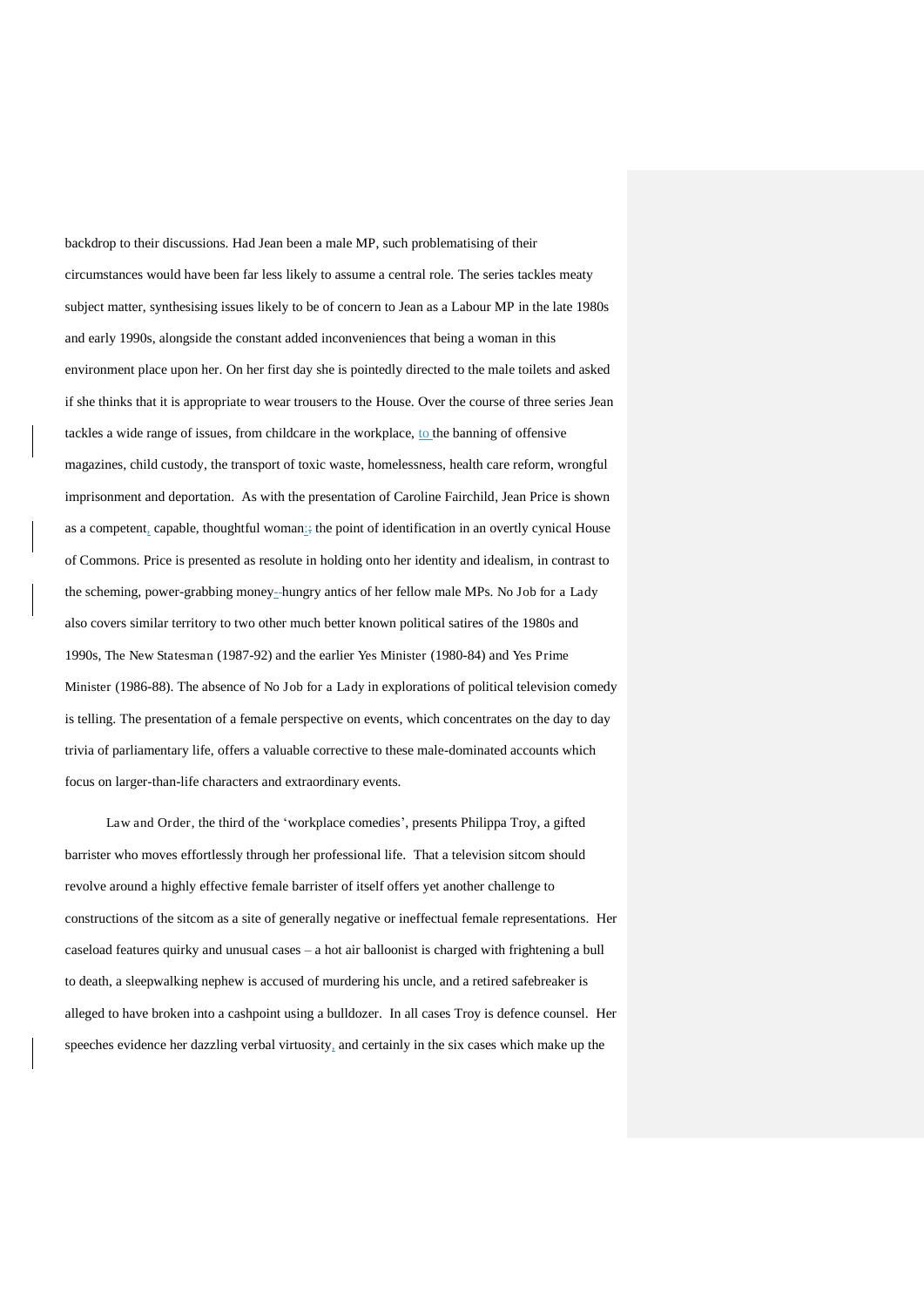series always result in the defeat of prosecuting counsel Gerald Triggs (Simon Williams). Triggs and the instructing solicitor Arthur Bryant (Eamon Boland) are very much in Philippa's shadow. Triggs possesses neither Philippa's verbal fluency nor her keen legal acuity. He laces his prosecution speeches with abstruse biblical quotations, and his prejudices are always clearly on show. Philippa Troy is self-evidently an extremely successful woman and there is no question that she more than holds her own in a profession where women are very poorly represented. She clearly outshines the predominantly male legal hierarchy who surround her. Her seemingly effortless workplace superiority makes her potentially a little less human than struggling Jean Price or Caroline Fairchild, both making daily compromises to integrate their home and family life. There is no picture given of Philippa's domestic situation, aside from the fact that she is a widow. Her home life has no part in the stories told in Law and Disorder. The series might be better categorised within the crime/courtroom genre, where Philippa Troy could be read as an intrepid, idiosyncratic heroine in the vein of Agatha Christie's Miss Marple or H. M. Beaton's Agatha Raisin. (Keith coincidentally read a selection of these books for a BBC Radio 4 series.) While Philippa Troy's detachment from the domestic makes her a much less recognisable female figure than Fairchild or Price, her witty, professional brilliance distinguishes her as yet another of Keith's gallery of strong, confident sitcom women.

Keith's television comedy canon also contains characters who, as suggested in the introduction to this article, behave in ways unlikely to appeal to the middle England constituency most popularly associated with her roles and her assumed audience. These characters are determined, single-minded and look to please themselves rather than others. That they are women makes their course of action especially noteworthy. Next of Kin's Maggie Prentice is a mother and grandmother estranged from the son she self-confessedly did not like. His death in a car crash has prompted little emotion and now she has no desire to be responsible for her three orphaned grandchildren. She is unrepentant about her attitude and appears to have very little compassion for her grandchildren's plight. Maggie's cleaner Liz (Tracie Bennett) talks to her about her son's death,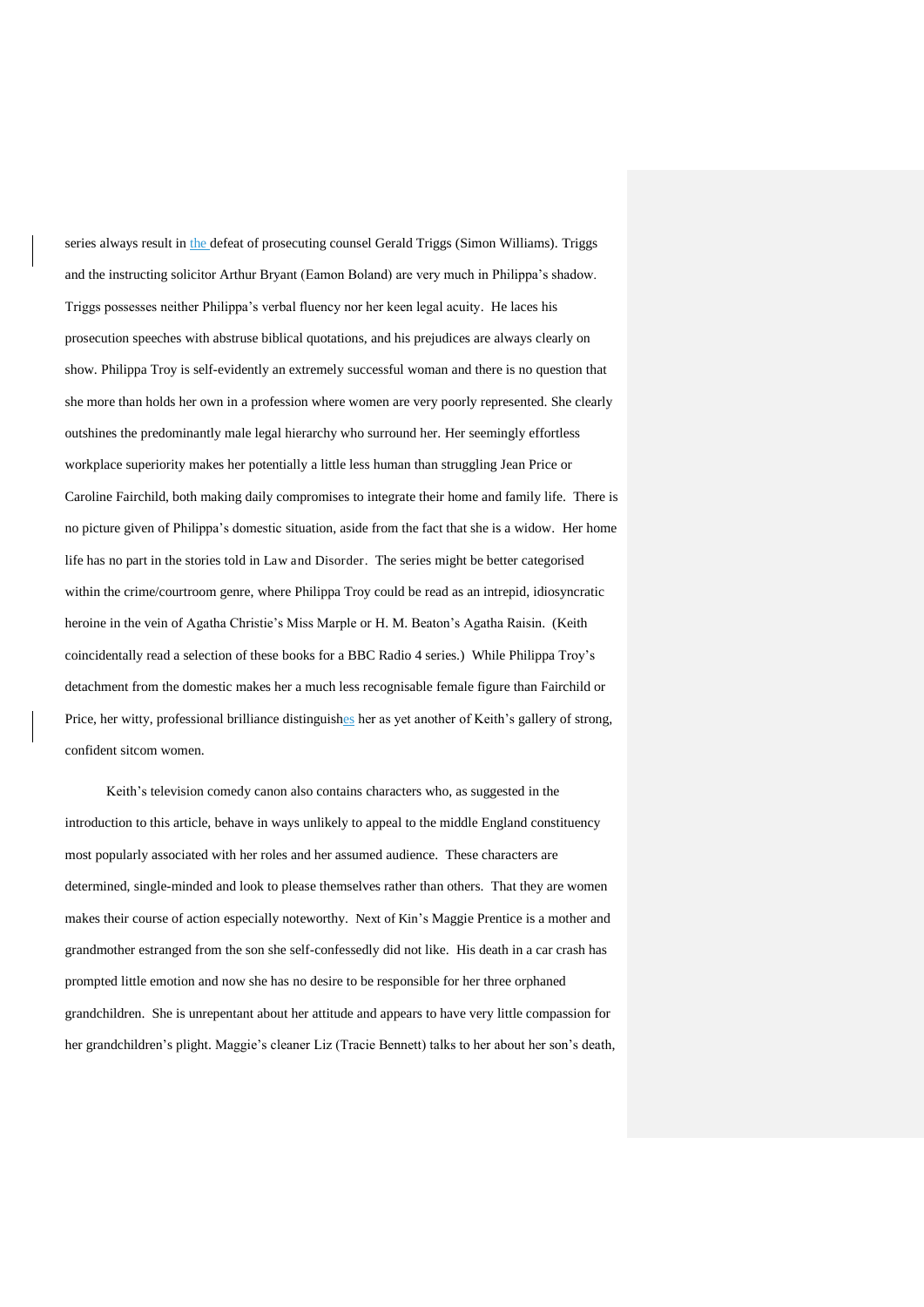assuming she must be in shock. 'You must have loved him very much.' Maggie replies, 'I never even liked him. I didn't know him very well. I thought he might have got nicer as he got older.' More provocative still are her reactions to Andrew when he tells her that they must take responsibility for their grandchildren:

Why us? I'm not going to be next of kin. There must be agencies for this kind of thing. Find them some nice foster parents, people who like children. I don't like children. Graham, why did you have to go and leave me with your children - I don't want them!

It is Andrew who seems the more 'maternal' of the two. There is something of a role reversal, with Maggie embodying what could be construed as more conventionally male behaviours, and Andrew displaying more of a feminine side. He is the one who negotiates between Maggie and the children, trying to make life easier for everyone. It is Maggie who puts her foot in things and shows little tact or compassion: 'I never wanted to be a parent first time round'. Subsequent episodes showcase Maggie and to a much lesser extent Andrew's ungrandparently attitudes to their new situation. Next of Kin ran to three series, and as time progresses, Maggie, Andrew and the children do begin to get along. Maggie does not mellow; she remains acerbic and forthright. Rather, she begins to develop a genuine relationship with the children and consider her own failings. At the same time the children begin to acknowledge her strength of character, wry sense of humour and honesty. She will never be a traditional 'granny' (she even forbids the children from using the word), but she does by the end of series three become a reliable and stable parental figure for the children. What the character does do notably and boldly is interrogate expectations around age and gender. Maggie challenges head on understood cultural conventions both around women's allegedly 'natural' instinct to nurture and how older women might generally be expected to behave and be represented. Maggie is no sweet maternal old lady nor an elderly, laughable has-been, the butt of others' jokes. She is flawed, frequently not especially likeable, but also recognisably a three- dimensional woman calling the shots in her own life. Some of the same might be said of Helen Walker.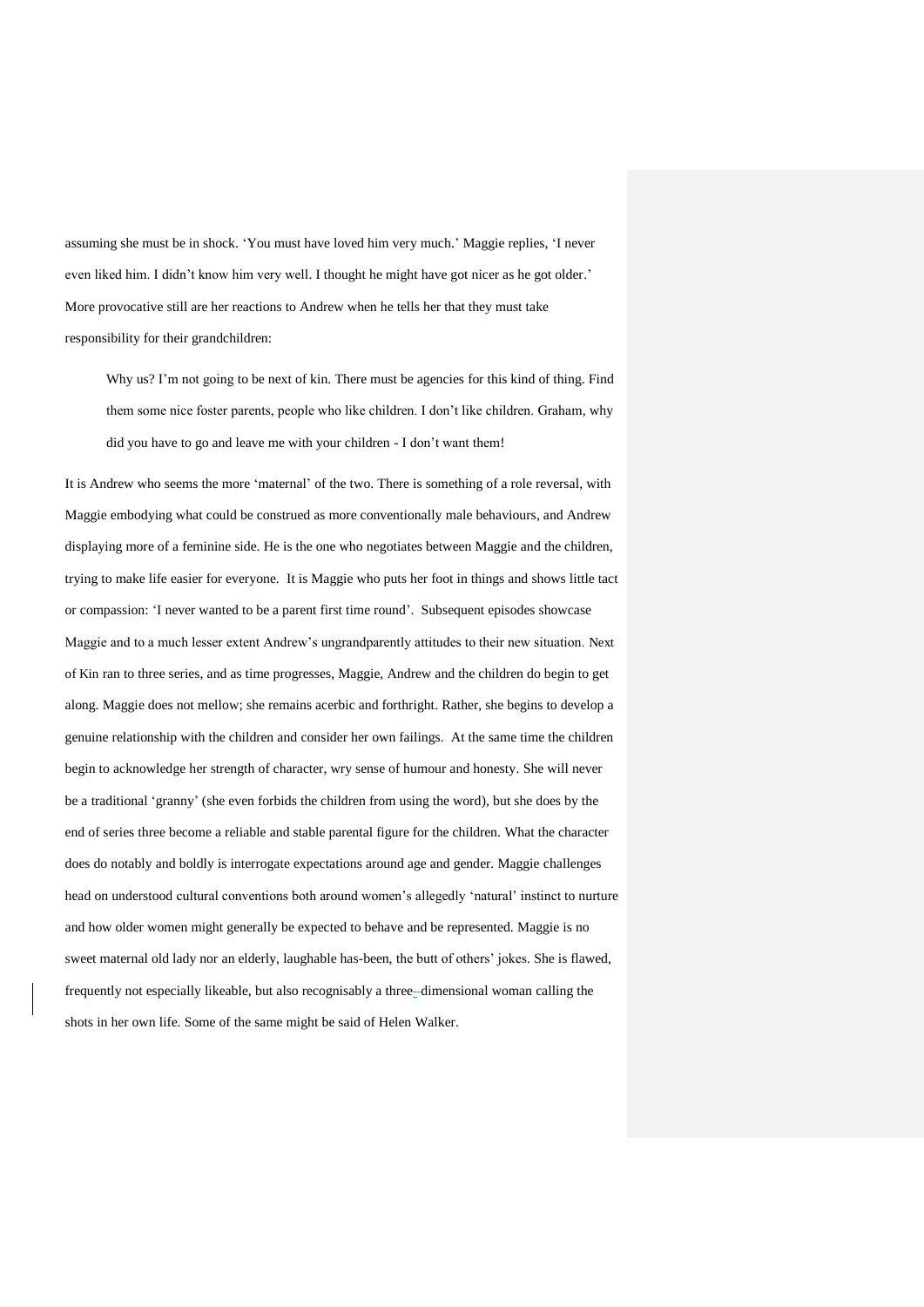Sweet Sixteen's Helen Walker, the final of Keith's sitcom characters which this article considers, is potentially the most problematic. While Maggie is difficult, self-centred and frequently resentful of her circumstances, her story is ultimately a conventional one, that of a woman bringing up her grandchildren. Helen's life challenges a perennial cultural taboo. She has a relationship, then a baby, with a man fifteen years her junior. Gray writes of the characters who have been covered here that they 'lead lives of blameless sexual conformity' (Gray 1994, 107). The implicit suggestion is that confronting and flouting sexual norms is not something which Keith's comedy does. This is certainly not the case with Helen Walker. What is especially interesting from the perspective of  $20154$  are the number of ways in which Helen stands outside the conventional cultural climate of early 1980s Britain and to an extent that of today. Helen is an extremely successful manager of a building firm. She manages a predominantly male workforce, and her business dealings are with men. Additionally, her success is not in a more feminised industry such as fashion or magazine publishing, more usual working contexts to find powerful women; Helen has made it in the most masculine of worlds. As with all of Keith's female characters, Helen uses her confident and statuesque femininity and powerful wit to manage her business affairs. The most controversial aspect of her life is her very visible affair with the firm's young architect. She is completely open about this. Helen is frequently seen embracing her young lover. Her perspective on her affair is pragmatic: she understands that her life choices will provoke comments and difficulties but she is not deterred by this. She meets these challenges head-on. She has no doubts whatsoever about having her baby and is quick to confront her boyfriend about what they are going to do about the seriousness of their situation. She makes sure that Peter's parents - both younger than she is - are invited to their wedding. It is useful here to make comparison with a recent sitcom Me and Mrs Jones  $(2013)^{23}$  in which one of the key themes is the 'will they / won't they' relationship between fortysomething Gemma Jones (Sarah Alexander) and her son's twentysomething friend Billy (Robert Sheehan). This situation, some thirty years on from Helen's relationship dilemmas, is depicted as far more covert and illicit than Helen and Peter's, and despite the growing sexual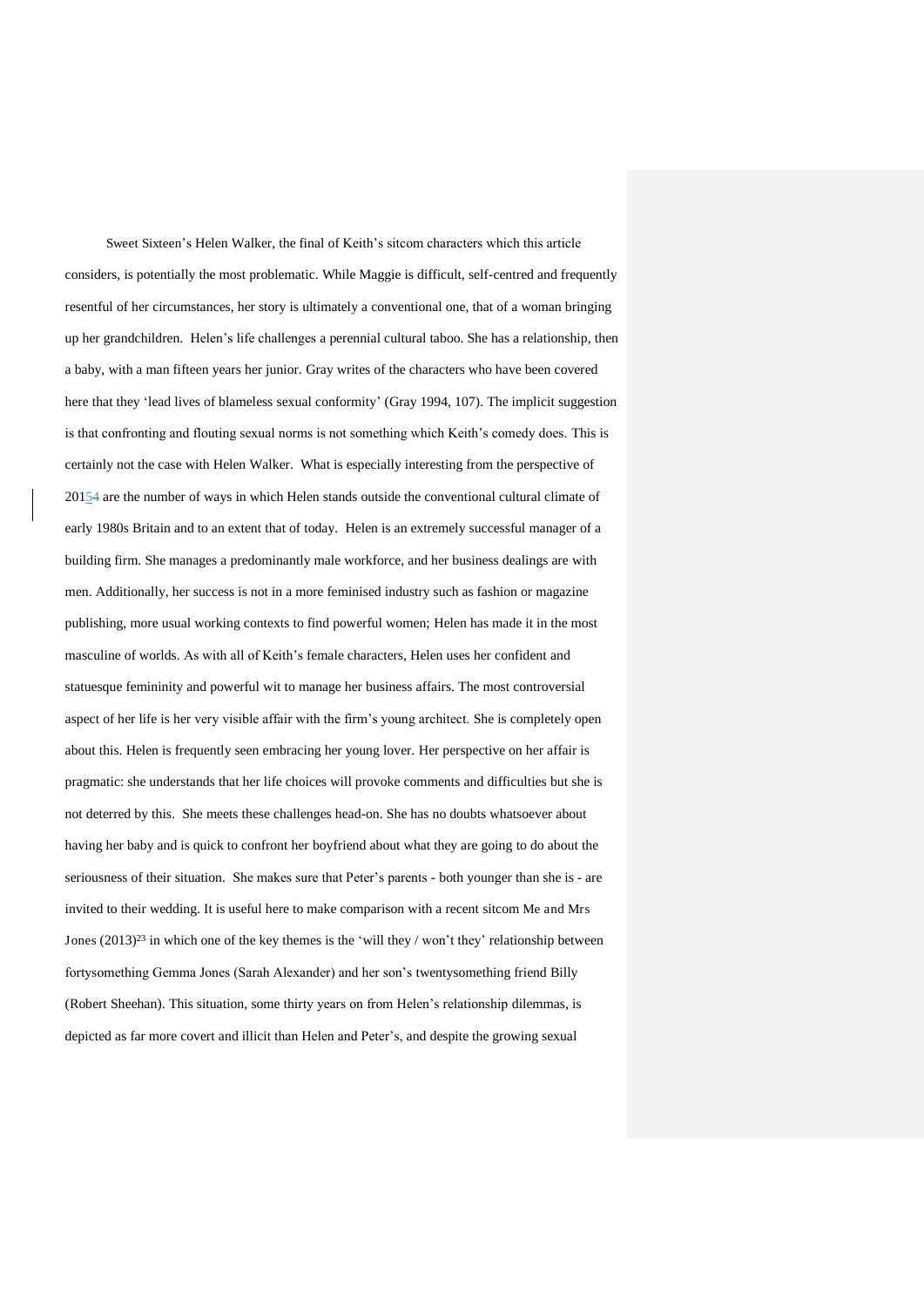tension between the Gemma and Billy, the most that is shown of their potential relationship is one very guilty kiss. In Sweet Sixteen and in Helen Walker, Keith embodies a woman ahead of her own time in terms of her professional attainment and her willingness to act on her own sexual needs and desires. Such a female character is hard to find even in late twentieth century and early twenty-first century television; the description of Helen suggests that such a character has most in common with the possibilities for women explored in the pioneering post-feminist television comedy of Sex and the City (1998-2004)<sup>24</sup> and its character, PR consultant Samantha Jones (Kim Cattrall). Thus to find a woman such as Helen in early 1980s sitcom offers a direct challenge to current readings of historical British sitcom and the women to be found in them.

### **Conclusion**

This critical overview of Penelope Keith's television comedy offers double service in highlighting both the range and quality of her work, as well as drawing attention to the very limited critical attention paid by the academy to the significance of women in post war British television comedy. Looking at Keith's career demonstrates that powerful, culturally relevant female characters are to be found in historical British television comedy and that for full and accurate histories of television to be written, their work needs to be reinserted into extant histories to allow for currently incomplete historical narratives to be augmented and fully developed. The reappraisal of Keith's career leads to reflection on the careers of other key comedy actresses who have played a significant role in British historical television comedy.

An obvious example would be Felicity Kendal, Keith's Good Life co-star who played the lead in two other series created by Butterflies writer Carla Lane. In Solo (BBC 1981-82),<sup>25</sup> Kendal is Gemma Palmer, trying to create a single life for herself after her boyfriend Danny Tyrell (Stephen Moore) is unfaithful to her. In The Mistress (BBC 1985-87),<sup>26</sup> Kendal plays Maxine Mansel, a florist who is having an affair with a married man. Both series, written by a woman,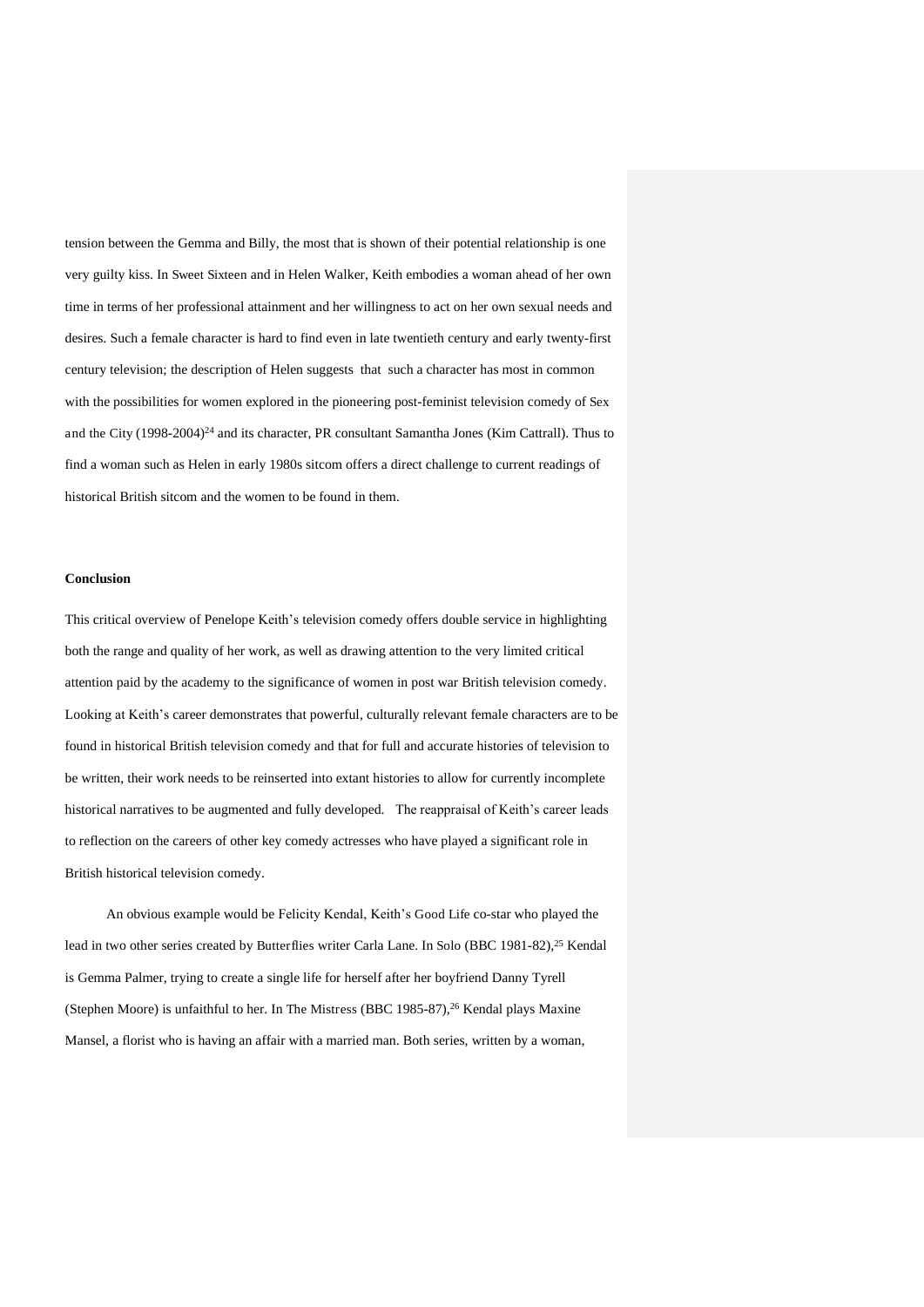examine relationship dilemmas from the perspective of the central female protagonist. Petite, blonde doe-eyed Kendal is the acme of feminine appeal and would fit nicely into the role of pretty, acquiescent girlfriend or supportive wife. Kendal has played with this potential for typecasting. The *Good Life's* Barbara, while on the surface Tom's pretty wife, is also spirited, funny and frequently sends up Tom and his ideas. In Solo and especially The Mistress she plays self-absorbed and not always entirely likeable young women, intent on their own lives and pleasures. Especially in these two latter series, Kendal's characterisations like many of Keith's roles, offer interesting, sometimes problematic women who cut through any commonplace binaries situating sitcom women as either bimbos or battleaxes.

At the present time of writing, there is a growing recognition of the calibre of contribution which women are making to small screen comedy from the internationally recognised comedy writing and performance in the US of funny women such like as Tina Fey and Mindy Kaling to UK domestic successes such as Miranda Hart (already mentioned) and Catherine Tate. While this development is of worthy of much celebration, it is important to remember that today's television funny women are building on well-established foundations and are part of an older, little-acknowledged ancestry of female comedy.

## **Biography**

Mary Irwin is a lecturer in Media at Northumbria University. She is a specialist in Television Studies and has published widely on both historical and contemporary television. She has articles forthcoming on women's television history in the journals Feminist Media Studies and Media History. She is currently working on thea monograph Love Wars: Television Romantic Comedy.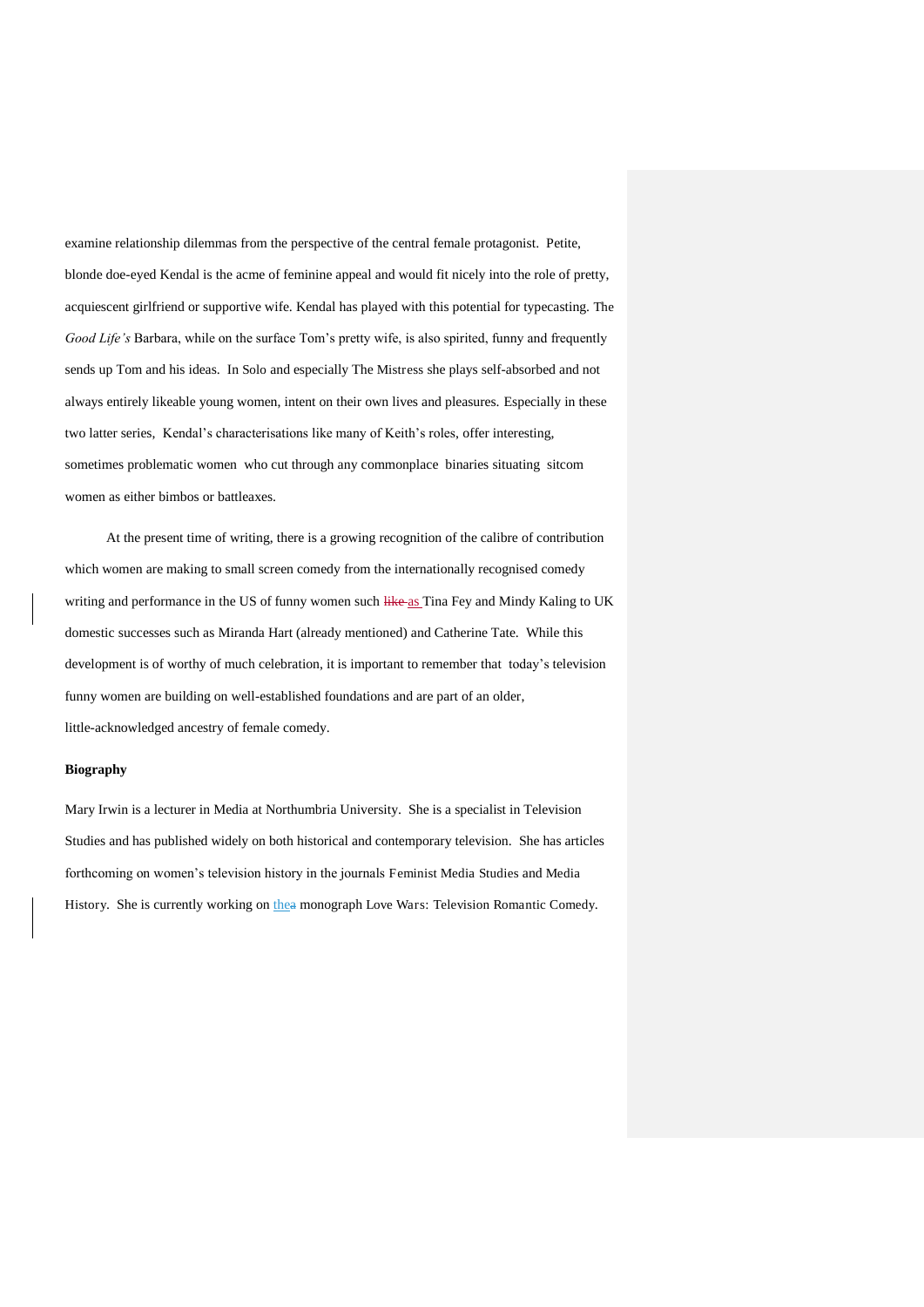#### **Bibliography**

Andrews, Maggie.. 'Butterflies and Caustic Asides'. In Because I Tell a Joke or Two, edited by Stephen Wragg, 51-58. London: Routledge, 1998.

D'Acci, Julie. Defining Women: Television and the Case of Cagney & Lacey. Chapel Hill: University of North Carolina Press, 1995.

Dent, Grace. Grace Dent, 2009. 'Give me The Good Life every Christmas', Guardian. Accessed 15 August 2014. [http://www.theguardian.com/tv-and-radio/tvandradioblog/2009/dec/22/christmas](http://www.theguardian.com/tv-and-radio/tvandradioblog/2009/dec/22/christmas-good-life?commentpage=1)[good-life?commentpage=1](http://www.theguardian.com/tv-and-radio/tvandradioblog/2009/dec/22/christmas-good-life?commentpage=1)

Dow, Bonnie. Prime Time Feminism: Television, Media Culture and the Women's Movement Since 1970. Philadelphia: University of Pennsylvania Press, 1996.

Gray, Frances. Women and Laughter, 98-107. Charlottesville: University of Virginia Press, 1994.

Hallam, Julia. 'Remembering Butterflies: The Comic Art of Housework'. In Popular Television Drama: New Perspective edited by Jonathan Bignell and Stephen Lacey, 35. Manchester, New York: Manchester University Press, 2005.

Marc, David. Comic Visions: Television Comedy and American Culture, 21. London: Wiley-Blackwell, 1997.

Mills, Brett. The Sitcom (TV Genres): 21. Edinburgh: Edinburgh University Press, 2009.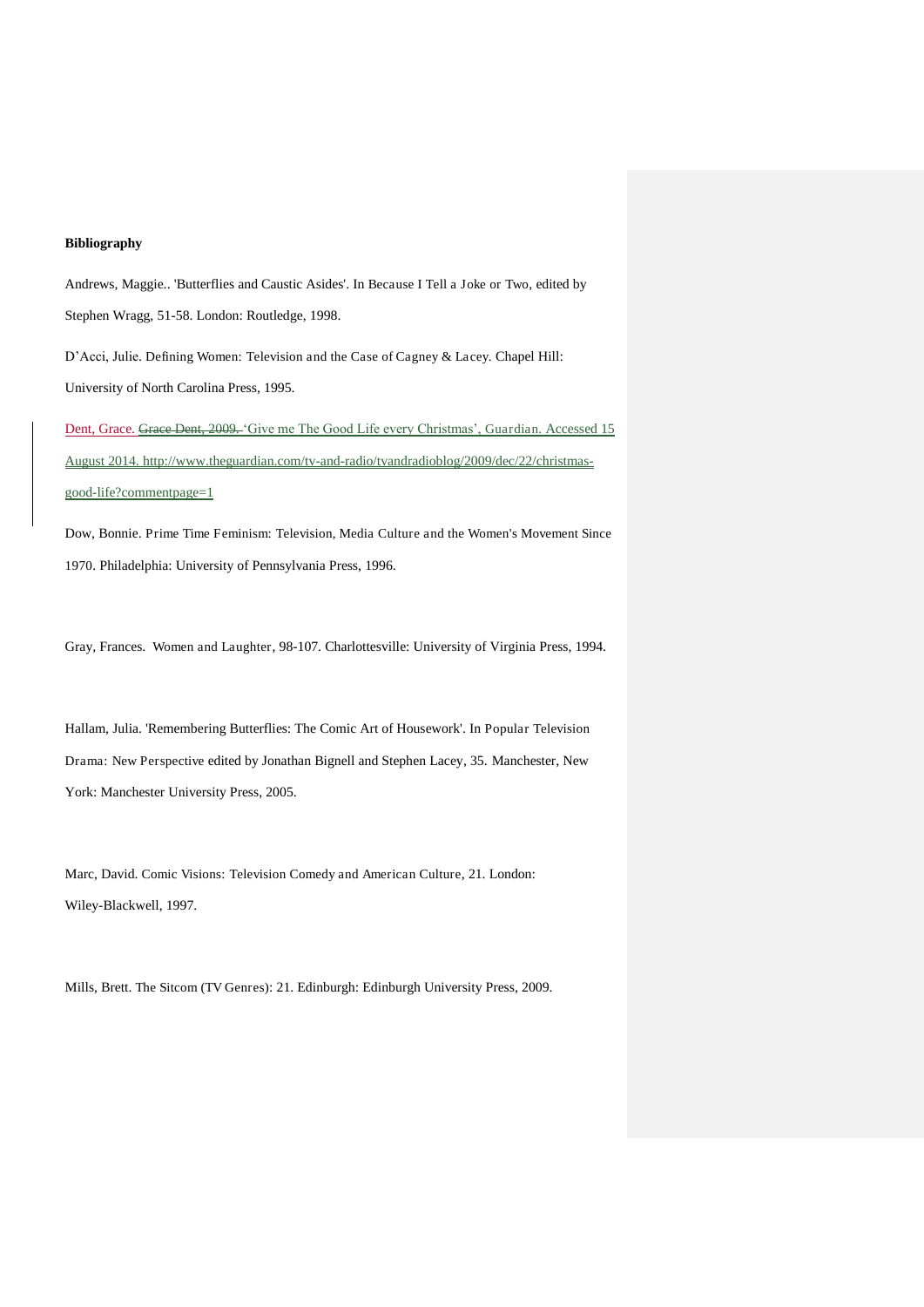Pilcher, Jane. Women in Contemporary Britain: An Introduction, 107. London: Routledge, 1999.

Porter, Laraine. 'Tarts, Tampons and Tyrants. Women and Representation in British Comedy'. In Because I Tell a Joke or Two, edited by Stephen Wragg, 65. London: Routledge, 1998.

<sup>1</sup> Margo to Jerry, The Good Life, 1975. 'The Thing in the Cellar', 1: 5. First broadcast 2 May by BBC Television. Produced and directed by John Howard Davies, written by John Esmonde and Bob Larbey.

 $\overline{a}$ 

<sup>2</sup> Grace Dent, 2009. 'Give me The Good Life every Christmas', Guardian. Accessed 15 Aug 2014. http://www.theguardian.com/tv-and-radio/tvandradioblog/2009/dec/22/christmas-goodlife?commentpage=1

<sup>3</sup> To the Manor Born, 1979. First broadcast 30 September by BBC Television. Produced and directed by Gareth Gwenlan, written by Peter Spence.

<sup>4</sup> This article forms part of a wider ongoing research project by the author considering women in television situation comedy. This-includes a monograph on television romantic comedy Love Wars: Television Romantic Comedy (2016) I.B. Tauris<sub>7,</sub> and an AHRC project bid "Bimbos or Battleaxes?" : Representations of Women in British Television Situation Comedy, 1960 2000'

<sup>5</sup> Miranda, 2009. First broadcast 9 November by BBC Television. Produced and written by Miranda Hart, directed by Mandie Fletcher.

<sup>6</sup> Butterflies, 1978. First broadcast 10 November by BBC Television. Produced and directed by Gareth Gwenlan, written by Carla Lane.

**Formatted:** Line spacing: Double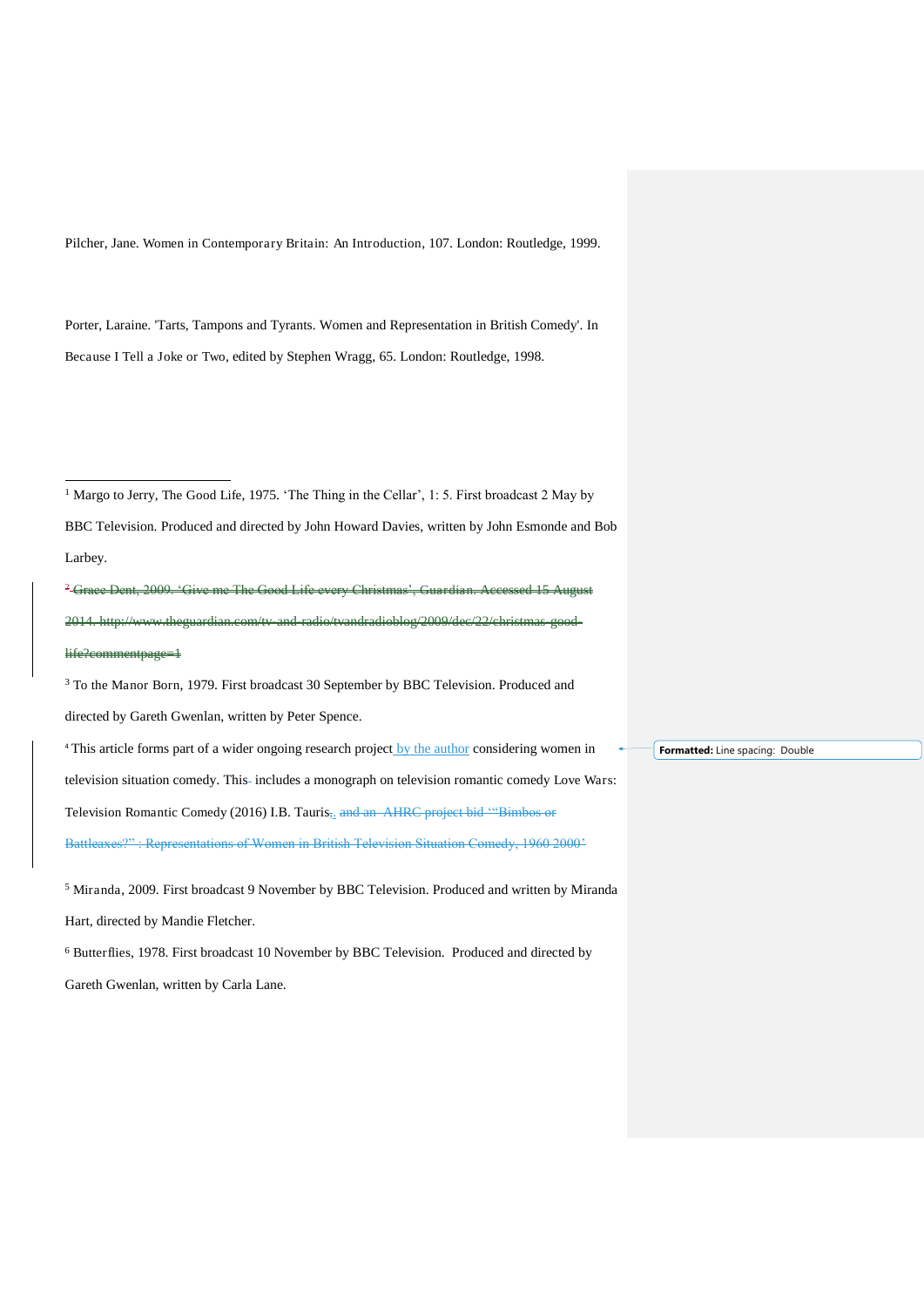7 Butterflies followed Ria Parkinson's discontent with her role of stay at home wife and mother to two teenage sons. Ria was still in love with her husband but bored and preoccupied with the possibilities of an affair with rich and handsome business man Leonard (Bruce Montague) <sup>8</sup> The Avengers, 1961. First broadcast 7 January by Associated Rediffusion. Created by Sydney Newman

<sup>9</sup> Dixon of Dock Green, 1955. First broadcast 9 July by BBC Television. Created by Ted Willis. <sup>10</sup> Hadleigh, 1969. First broadcast 16 September by Yorkshire Television. Created by Robert Barr. <sup>11</sup> Kate, 1970. First broadcast 6 January by Yorkshire Television. Produced by Pieter Roger and directed by June Wyndham-Davies.

 $12$  There are no biographies of Keith to date nor has she written an autobiography. This biographical background has been drawn largely from a 2009 interview with Keith in The Scotsman and television listing sites TVcom and IMDB. http://www.scotsman.com/news/interview-penelopekeith-actress-1-471625

<sup>13</sup> Executive Stress, 1986. First broadcast 20 October by Thames Television. Produced and directed by John Howard Davies and written by George Layton.

<sup>14</sup> No Job for a Lady, 1990. First broadcast 7 February by Thames Television. Produced and

directed by John Howard Davies and written by Alex Shearer.

.

<sup>15</sup> Law and Disorder, 1994. First broadcast 17 January by Thames Television. Produced and

directed by John Howard Davies and written by Alex Shearer.

<sup>16</sup> Moving, 1985. First broadcast 9 January by Thames Television. Produced and directed by Les Chatfield and written by Stanley Price from his stage play.

<sup>17</sup> Next of Kin, 1995. First broadcast 15 May by BBC Television. Produced and directed by Gareth

Gwenlan and written by Jan Etherington and Gavin Petrie.

<sup>18</sup> Sweet Sixteen, 1983. First broadcast 16 October by BBC Television. Produced and directed by Gareth Gwenlan and written by Douglas Watkinson.